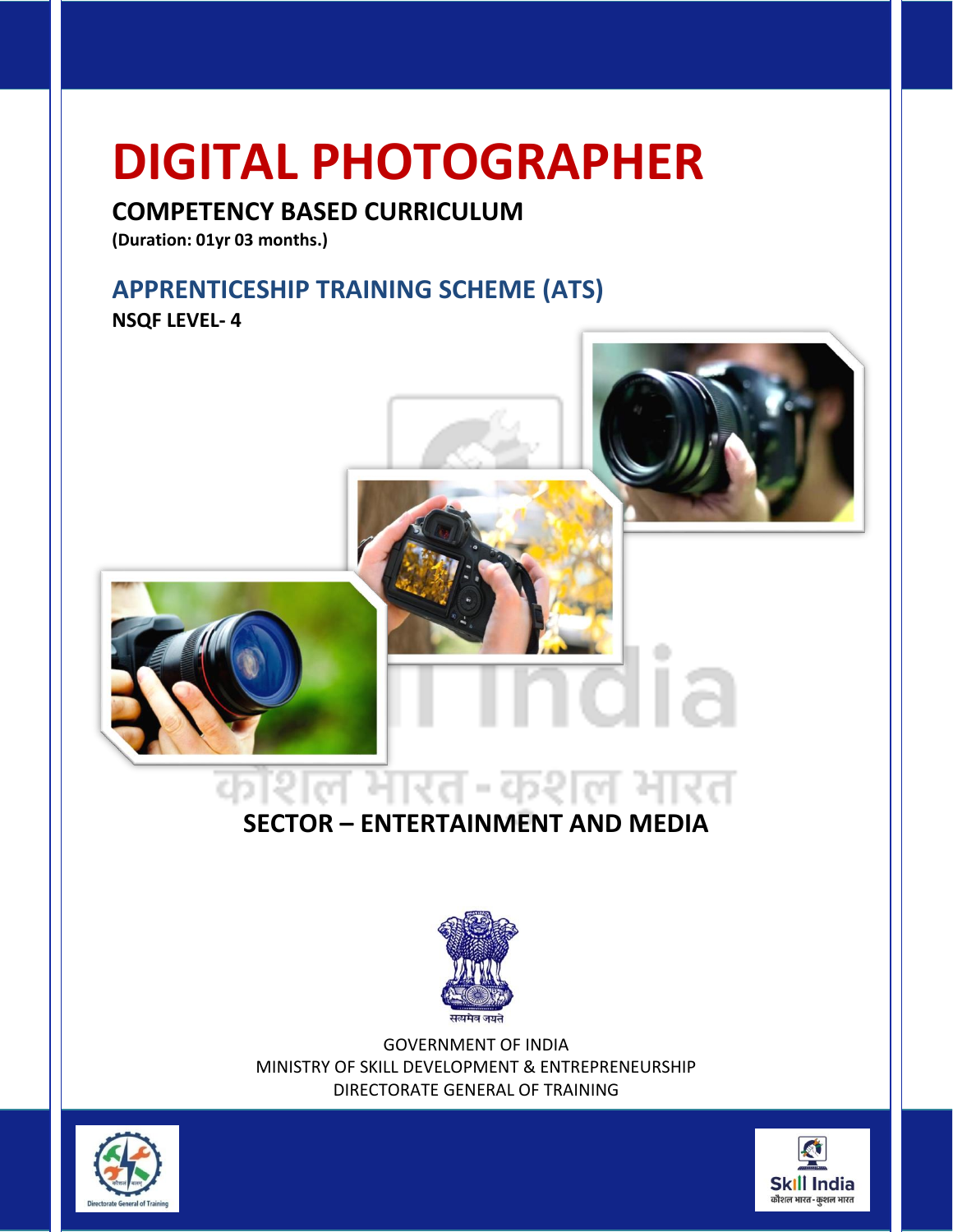**(Revised in 2018)**

**APPRENTICESHIP TRAINING SCHEME (ATS)**

<u> 11111 11111</u>

## SICI<sup>NSQF LEVEL -4</sup> कौशल भारत-कुशल भारत

Developed By

Ministry of Skill Development and Entrepreneurship Directorate General of Training **CENTRAL STAFF TRAINING AND RESEARCH INSTITUTE** EN-81, Sector-V, Salt Lake City, Kolkata – 700 091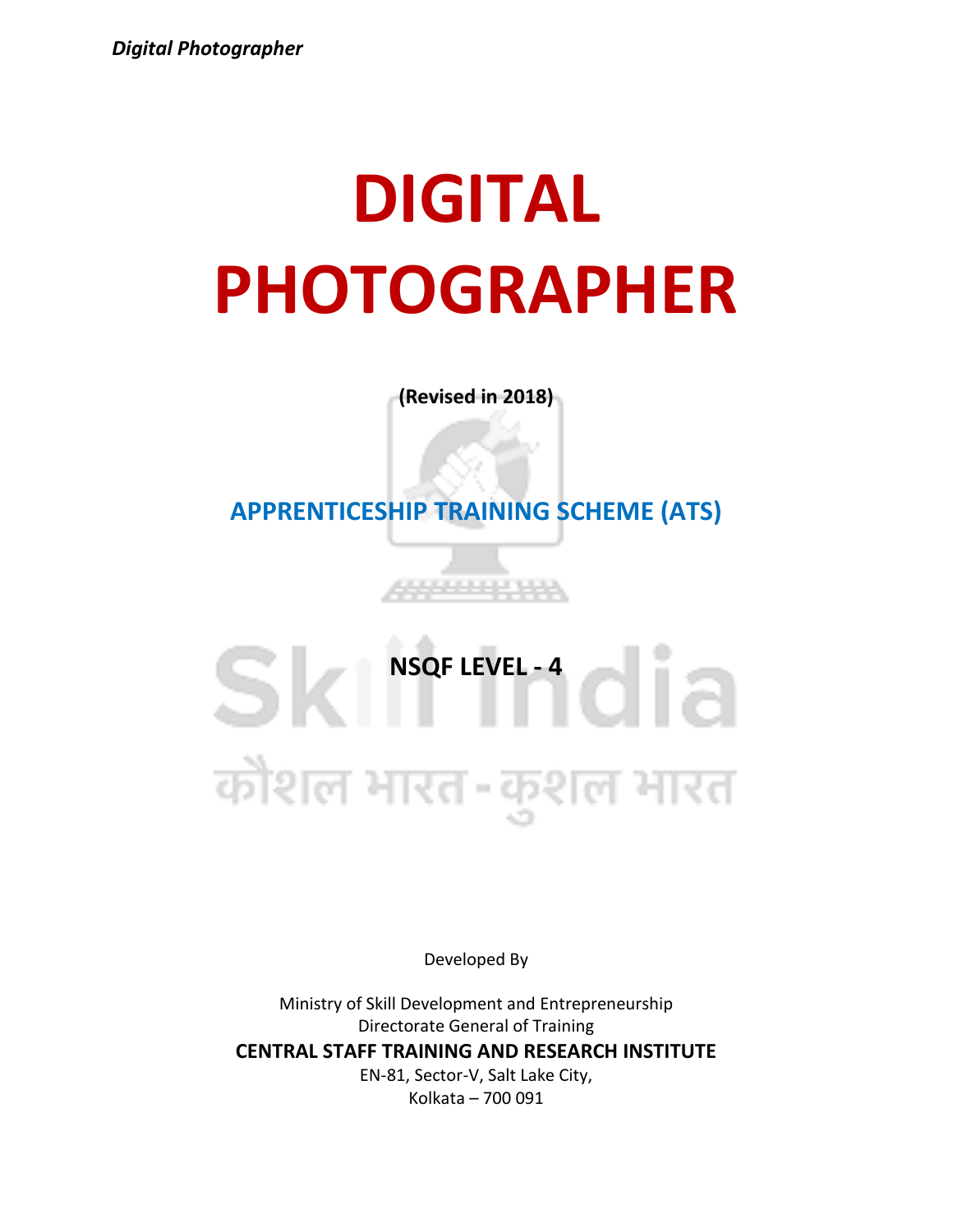The DGT sincerely express appreciation for the contribution of the Industry, State Directorate, Trade Experts and all others who contributed in revising the curriculum. Special acknowledgement to the following industries/organizations who have contributed valuable inputs in revising the curricula through their expert members:

Special acknowledgement by DGT to the following expert members who have contributed immensely in this curriculum.

| SI. | <b>Name &amp; Designation</b>      | Organization                       | <b>Expert Group</b> |
|-----|------------------------------------|------------------------------------|---------------------|
| No. | Sh./Mr./Ms.                        |                                    | <b>Designation</b>  |
| 1.  | S.D. Lahiri, Director              | C.S.T.A.R.I, Kolkata               | Chairman            |
| 2.  | Aditya Prasad Mitra,               | Rabindra Bharati University,       | Member              |
|     | Dean, Department of Applied Art.   | Kolkata                            |                     |
| 3.  | Krishnendu Sinha, Lecturer, Visual | Ravindra Bharati University,       | Member              |
|     | Art                                | Kolkata                            |                     |
| 4.  | Ranjan Kr Bose, Sr. Lecturer,      | Regional Institute fo Printing     | Member              |
|     | Department of Photography          | Technology, Kolkata                |                     |
| 5.  | Binayak Pal, Faculty,              | Indian Institute of Chemical       | Member              |
|     | Department of photography          | Biology(CSIR), Kolkata             |                     |
| 6.  | Biraja Prasanna Kar, Faculty,      | Roopkala Kendra, Kolkata           | Member              |
|     | Department of M.P.P                |                                    |                     |
| 7.  | S. Louis, Sr. Cameraman            | Doordarshan Kendra, Kolkata        | Member              |
| 8.  | Keshab Ch. Manna, Faculty.         | Satyajit Ray Film & Television     | Member              |
|     | Department of Photography          | Institute, Kolkata                 |                     |
| 9.  | Srimati Mukherjee, Faculty         | <b>Webel DQE Animation Academy</b> | Member              |
| 10. | Shoubhik Bhattacharya, Faculty     | <b>Webel DQE Animation Academy</b> | Member              |
| 11. | PratipRanjan Mukherjee,            | Naktala, High School               | Member              |
|     | Sr. Teacher, Photography           |                                    |                     |
| 12. | A.Jayaraman, Trg. Officer          | C.T.I, Chennai                     | Member              |
| 13. | Anil Kumar, Joint Director         | C.S.T.A.R.I, Kolkata               | Member              |
| 14. | Ishwar Singh, Joint Director       | R.D.A.T (ER) Kolkata               | Member              |
| 15. | M.C. Sharma, Joint Director        | C.S.T.A.R.I, Kolkata               | Member              |
| 16. | L. K. Mukherjee, Dy, Director      | C.S.T.A.R.I, Kolkata               | Member              |
| 17. | A. Nandi, Dy. Director             | C.S.T.A.R.I, Kolkata               | Member              |
| 18. | P.K. Dutta, Trg Officer            | C.S.T.A.R.I, Kolkata               | Member              |
| 19. | S.B. Sarder, Trg Officer           | C.S.T.A.R.I, Kolkata               | Member              |
| 20. | M.K. Batabayal, JTA                | C.S.T.A.R.I, Kolkata               | Member              |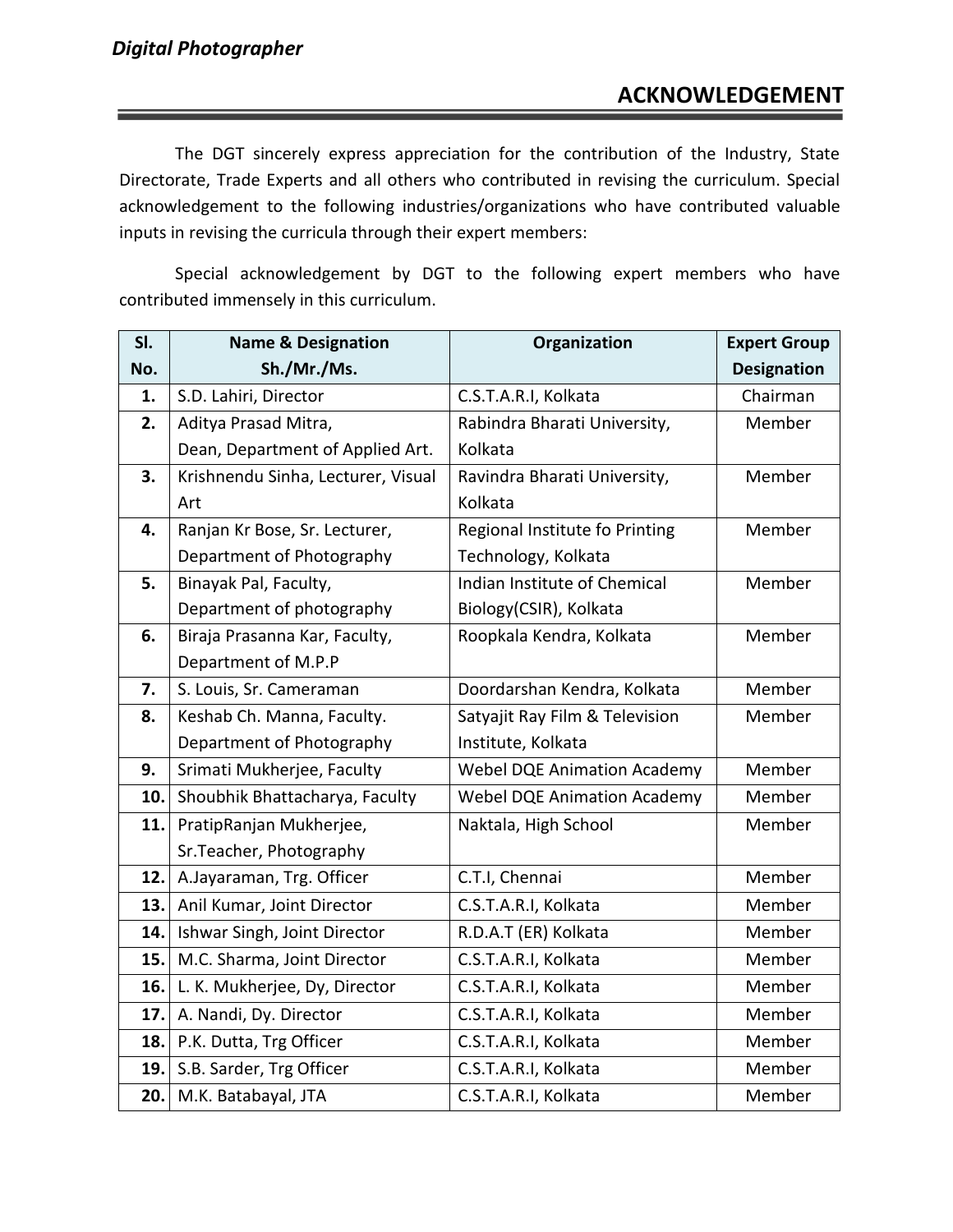| SI.<br>No. | <b>Topics</b>                                               | Page No.  |
|------------|-------------------------------------------------------------|-----------|
| 1.         | Background                                                  | $1 - 2$   |
| 2.         | <b>Training System</b>                                      | $3 - 7$   |
| 3.         | <b>Job Role</b>                                             | 8         |
| 4.         | NSQF Level Compliance                                       | 9         |
| 5.         | <b>General Information</b>                                  | 10        |
| 6.         | Learning Outcome                                            | 11        |
| 7.         | Learning Outcome with Assessment Criteria                   | $12 - 13$ |
| 8.         | Syllabus                                                    | 14        |
| 9.         | Syllabus - Core Skill                                       | $15 - 18$ |
|            | 9.1 Core Skill - Employability Skill                        |           |
| 10.        | Details of Competencies (On-Job Training)                   | 19        |
| 11.        | List of Trade Tools & Equipment Basic Training - Annexure I | $20 - 23$ |
| 12.        | Format for Internal Assessment - Annexure II                | 24        |

Ġ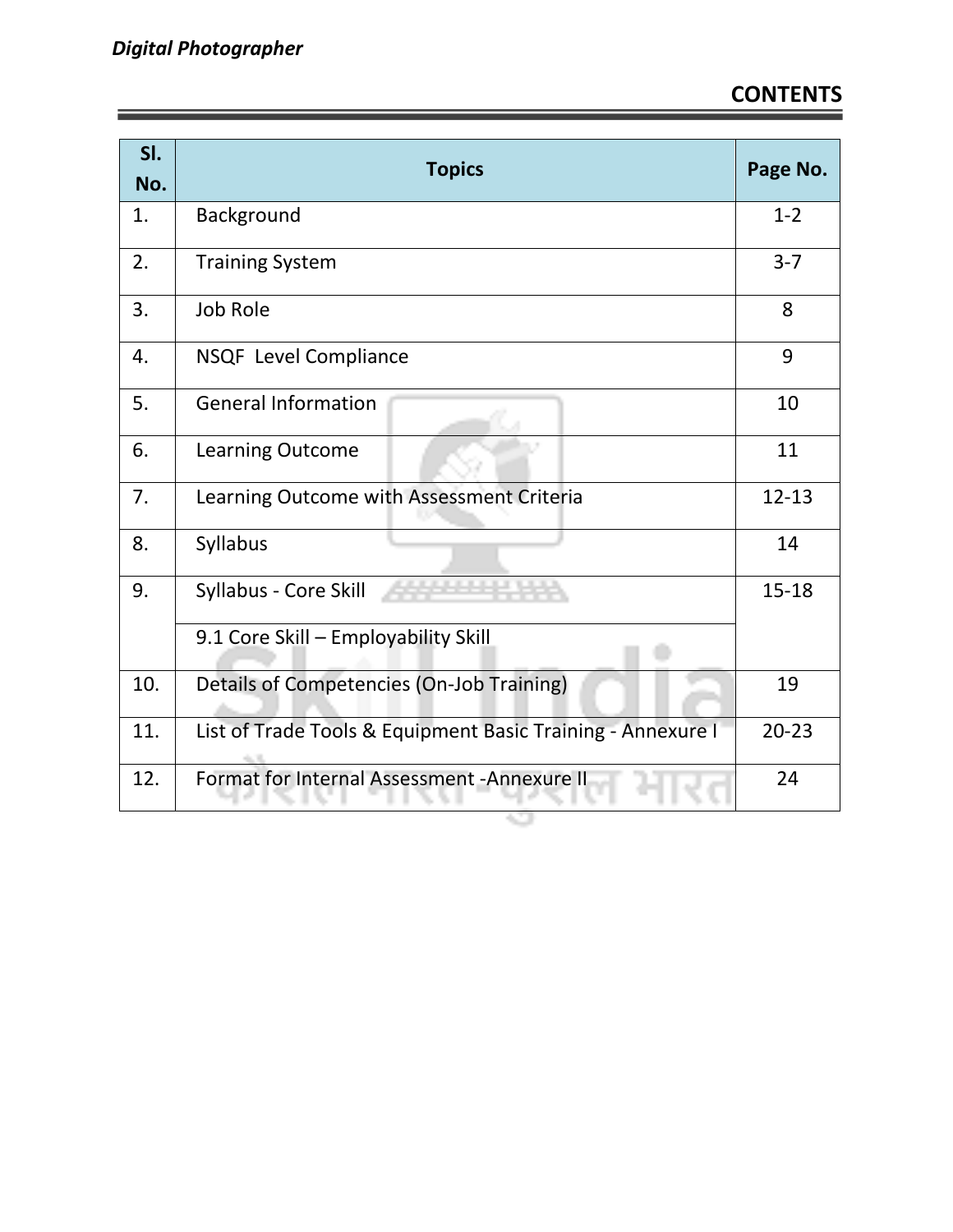#### **1.1 Apprenticeship Training Scheme under Apprentice Act 1961**

The Apprentices Act, 1961 was enacted with the objective of regulating the programme of training of apprentices in the industry by utilizing the facilities available therein for imparting on-the-job training. The Act makes it obligatory for employers in specified industries to engage apprentices in designated trades to impart Apprenticeship Training on the job in industry to school leavers and person having National Trade Certificate(ITI pass-outs) issued by National Council for Vocational Training (NCVT) to develop skilled manpower for the industry**.** There are four categories of apprentices namely**; trade apprentice, graduate, technician and technician (vocational) apprentices.** 

Qualifications and period of apprenticeship training of **trade apprentices** vary from trade to trade. The apprenticeship training for trade apprentices consists of basic training followed by practical training. At the end of the training, the apprentices are required to appear in a trade test conducted by NCVT and those successful in the trade tests are awarded the National Apprenticeship Certificate.

The period of apprenticeship training for graduate (engineers), technician (diploma holders and technician (vocational) apprentices is one year. Certificates are awarded on completion of training by the Department of Education, Ministry of Human Resource Development.

#### **1.2 Changes in Industrial Scenario**

Recently we have seen huge changes in the Indian industry. The Indian Industry registered an impressive growth during the last decade and half. The number of industries in India have increased manifold in the last fifteen years especially in services and manufacturing sectors. It has been realized that India would become a prosperous and a modern state by raising skill levels, including by engaging a larger proportion of apprentices, will be critical to success; as will stronger collaboration between industry and the trainees to ensure the supply of skilled workforce and drive development through employment. Various initiatives to build up an adequate infrastructure for rapid industrialization and improve the industrial scenario in India have been taken.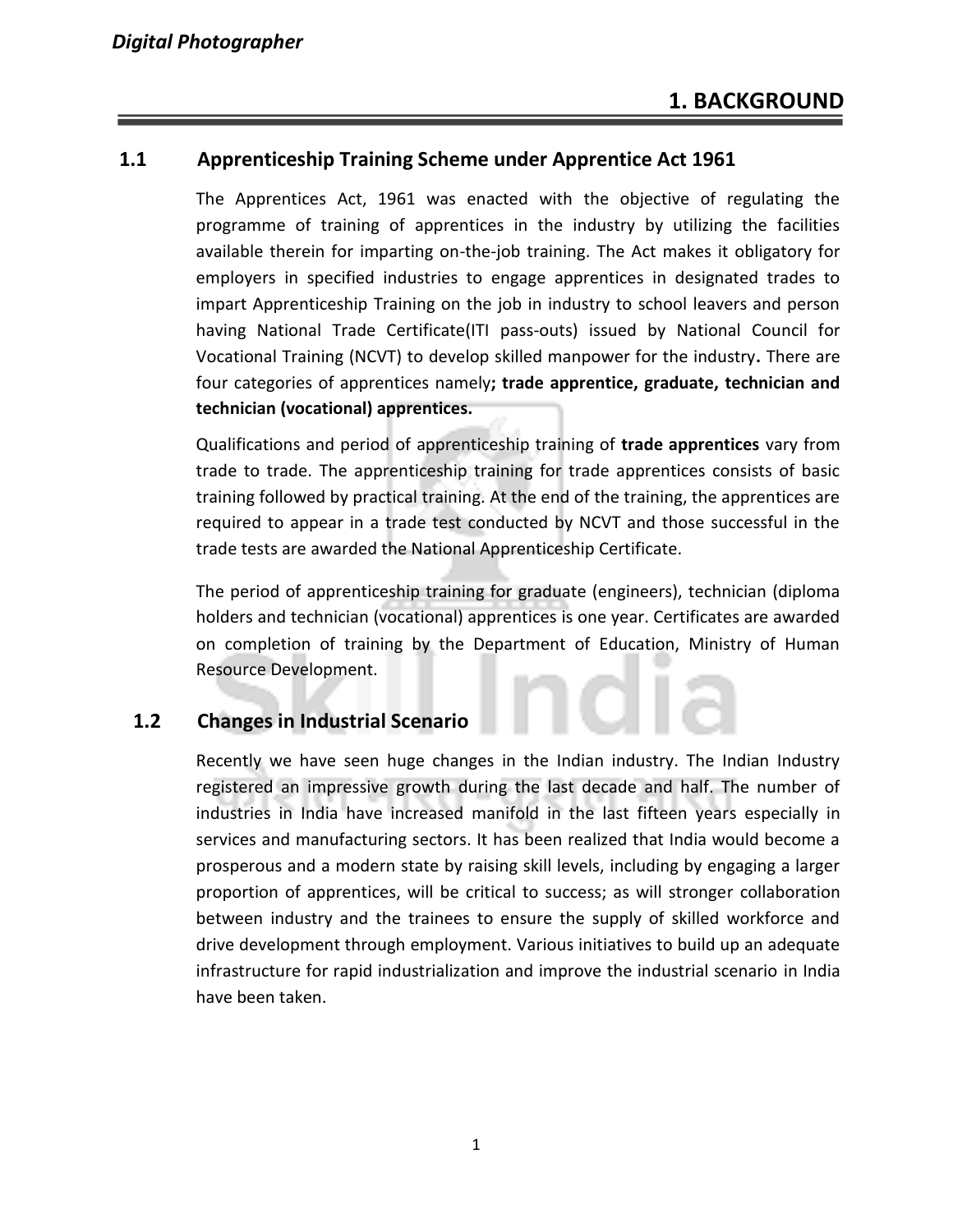#### **1.3 Reformation**

The Apprentices Act, 1961 has been amended and brought into effect from  $22<sup>nd</sup>$ December, 2014 to make it more responsive to industry and youth. Key amendments are as given below:

- Prescription of number of apprentices to be engaged at establishment level instead of trade-wise.
- Establishment can also engage apprentices in optional trades which are not designated, with the discretion of entry level qualification and syllabus.
- Scope has been extended also to non-engineering occupations.
- Establishments have been permitted to outsource basic training in an institute of their choice.
- The burden of compliance on industry has been reduced significantly.

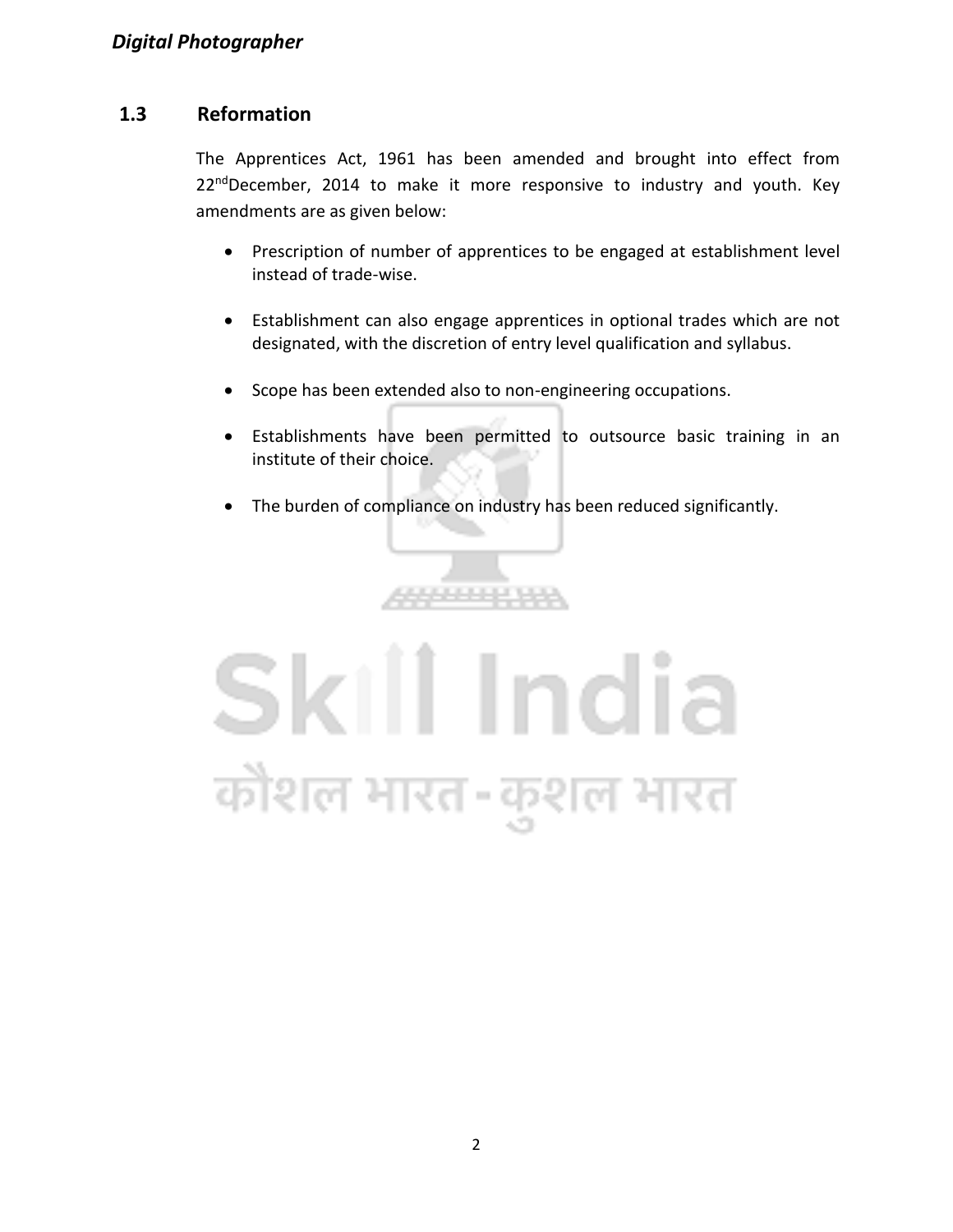#### **2.1 GENERAL**

Directorate General of Training (DGT) under Ministry of Skill Development & Entrepreneurship offers range of vocational training courses catering to the need of different sectors of economy/ Labour market. The vocational training programmes are delivered under aegis of National Council of Vocational Training (NCVT). Craftsman Training Scheme (CTS) and Apprenticeship Training Scheme (ATS) are two pioneer programmes of NCVT for propagating vocational training.

Digital Photographer trade under ATS is one of the most popular courses delivered nationwide through different industries. The course is of one year and three month (01 Block of 15 months duration including basic training). It mainly consists of Domain area and Core area. In the Domain area Trade Theory & Practical impart professional - skills and knowledge, while Core area - and Employability Skills imparts requisite core skills & knowledge and life skills. After passing out the training programme, the trainee is being awarded National Apprenticeship Certificate (NAC) by NCVT having worldwide recognition.

#### **Broadly candidates need to demonstrate that they are able to:**

- Read & interpret technical parameters/document, plan and organize work processes, identify necessary materials and tools;
- Perform task with due consideration to safety rules, accident prevention regulations and environmental protection stipulations;
- Apply professional skill, knowledge, core skills & employability skills while performing jobs and solve problem during execution.
- Understand the theory of light source, Operate the different digital type camera, edit the captured video /photo digitally using software and shoot short documentary
- Document the technical parameters related to the task undertaken.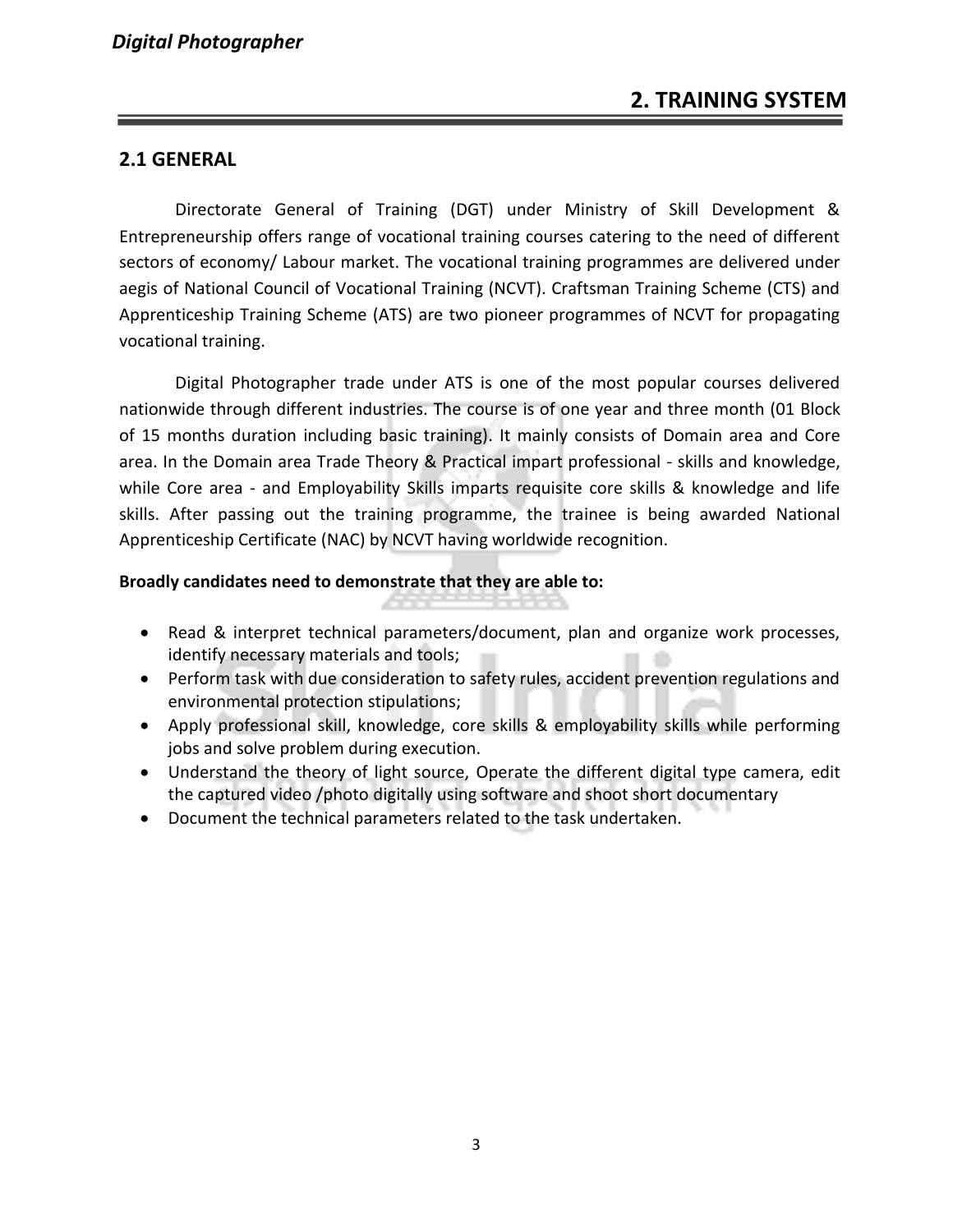#### **2.2 CAREER PROGRESSION PATHWAYS**:

• Indicative pathways for vertical mobility.



### **2.3 COURSE STRUCTURE:**

Table below depicts the distribution of training hours across various course elements during a period of one year (*Basic Training and On-Job Training*):-

#### **Total training duration details: -**

| <b>Time</b><br>(in months) | $1 - 3$ | $4 - 15$    |  |
|----------------------------|---------|-------------|--|
| <b>Basic Training</b>      | Block-1 |             |  |
| <b>Practical Training</b>  |         |             |  |
| (On - job training)        | ----    | $Block - I$ |  |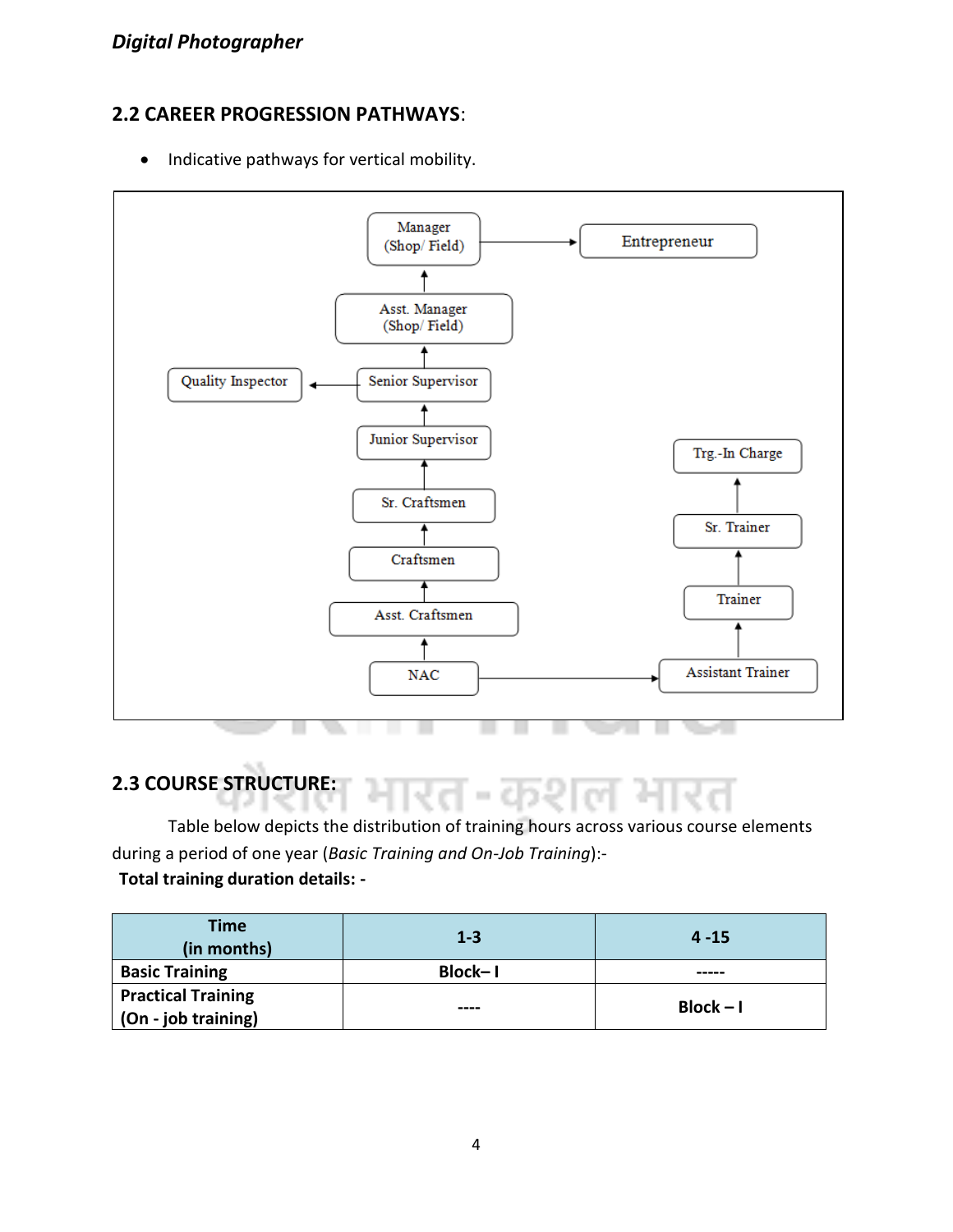#### **A. Basic Training**

For 02 yrs. Course (Non-Engg.):-**Total 03 months:** 03 months in 1styr.only For 01 yr. Course (Non-Engg):-**Total 03 months:** 03 months in 1st yr.

| Sl. No. | <b>Course Element</b>                        | <b>Total Notional Training Hours</b><br>(For 01 yr. Course) |
|---------|----------------------------------------------|-------------------------------------------------------------|
|         | Professional Skill (Trade Practical)         | 270                                                         |
| 2       | Professional Knowledge (Trade Theory)        | 120                                                         |
| 3       | <b>Employability Skills</b>                  | 110                                                         |
|         | <b>Total (including Internal Assessment)</b> | 500                                                         |

#### **B. On-Job Training:-**

For 01 yr. Course (Non-Engg.) :-( **Total 12 months**)

Notional Training Hours for On-Job Training: 2080 Hrs.

. . . . . . . . . . .

. . . . . .

#### **C. Total training hours:-**

| <b>Duration</b>                | <b>Basic Training</b> | <b>On-Job Training</b> | Total     |
|--------------------------------|-----------------------|------------------------|-----------|
| For 02 yrs. Course (Non-Engg.) | 500 hrs.              | 3640 hrs.              | 4140 hrs. |
| For 01 yr. Course (Non-Engg.)  | 500 hrs.              | 2080 hrs.              | 2580 hrs. |

#### **2.4 ASSESSMENT & CERTIFICATION:**

The trainee will be tested for his skill, knowledge and attitude during the period of course and at the end of the training programme as notified by Govt of India from time to time. The Employability skills will be tested in first two semesters only.

a) The **Internal assessment** during the period of training will be done by **Formative assessment method** by testing for assessment criteria listed against learning outcomes. The training institute have to maintain individual *trainee portfolio* as detailed in assessment guideline. The marks of internal assessment will be as per the template (Annexure – II).

b) The final assessment will be in the form of summative assessment method. The All India Trade Test for awarding NAC will be conducted by NCVT on completion of course as per guideline of Govt of India. The pattern and marking structure is being notified by govt of India from time to time. **The learning outcome and assessment criteria will be basis for setting question papers for final assessment. The examiner during final examination will also check**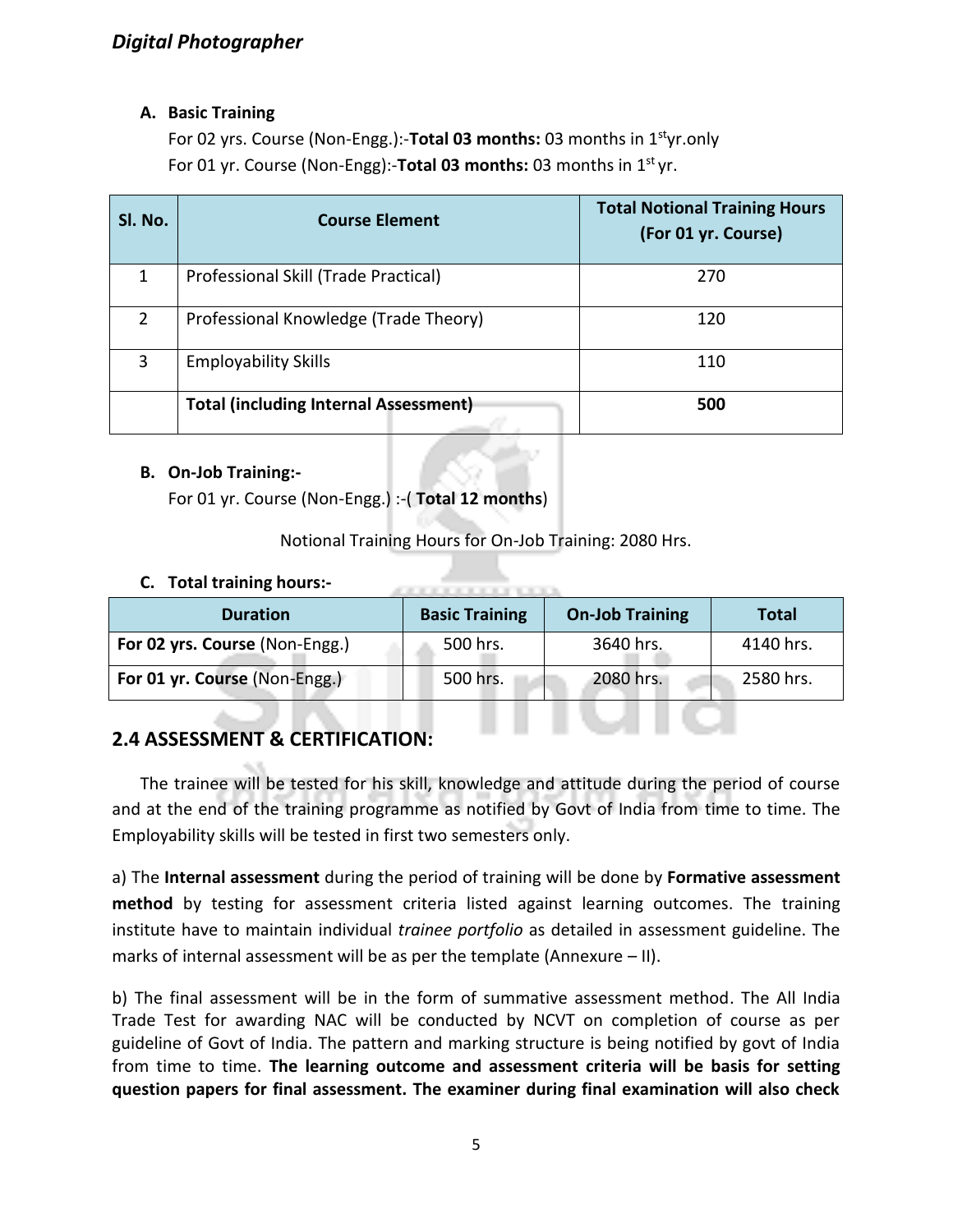#### *Digital Photographer*

individual trainee's profile as detailed in assessment guideline before giving marks for practical examination.

#### **2.4.1 PASS REGULATION**

The minimum pass percent for Practical is 60% & minimum pass percent for Theory subjects 40%. The candidate should pass in each subject conducted under all India trade test.

#### **2.4.2 ASSESSMENT GUIDELINE**

Appropriate arrangements should be made to ensure that there will be no artificial barriers to assessment. The nature of special needs should be taken into account while undertaking assessment. Due consideration should be given while assessing for team work, avoidance/reduction of scrap/wastage and disposal of scarp/wastage as per procedure, behavioral attitude, sensitivity to environment and regularity in training. The sensitivity towards OSHE and self-learning attitude are to be considered while assessing competency.

Assessment will be evidence based comprising the following:

- Job carried out in labs/workshop
- Record book/ daily diary
- Answer sheet of assessment
- Viva-voce
- **Progress chart**
- Attendance and punctuality
- Assignment
- Project work

Evidences of internal assessments are to be preserved until forthcoming semester examination for audit and verification by examination body. The following marking pattern to be adopted while assessing:

| <b>Performance Level</b>                                                                                                                                                                                                                     | <b>Evidence</b>                                                                                                                                                                                                                                                                                    |
|----------------------------------------------------------------------------------------------------------------------------------------------------------------------------------------------------------------------------------------------|----------------------------------------------------------------------------------------------------------------------------------------------------------------------------------------------------------------------------------------------------------------------------------------------------|
| (a) Weightage in the range of 60 -75% to be allotted during assessment                                                                                                                                                                       |                                                                                                                                                                                                                                                                                                    |
| For performance in this grade, the candidate<br>with occasional guidance and showing due<br>regard for safety procedures and practices,<br>has produced work which demonstrates<br>attainment of an acceptable standard of<br>craftsmanship. | • Demonstration of good skill in the use of<br>hand tools, machine tools and workshop<br>equipment<br>• Below 70% tolerance dimension/accuracy<br>achieved while undertaking different work<br>with those demanded by the<br>component/job/set standards.<br>• A fairly good level of neatness and |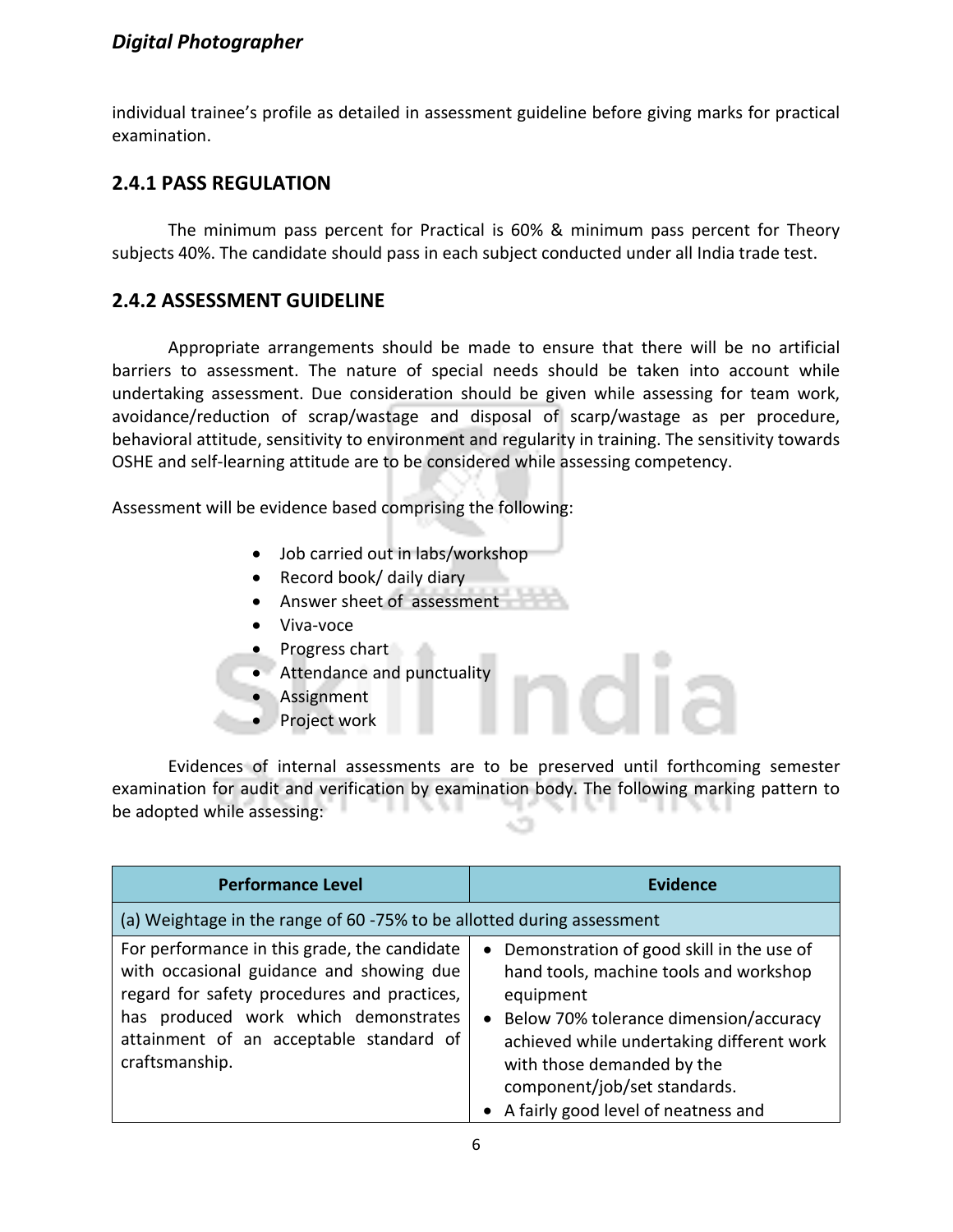|                                                                                                                                                                                                                                                                                                     | consistency in the finish<br>Occasional support in completing the<br>project/job.                                                                                                                                                                                                                                                                                            |
|-----------------------------------------------------------------------------------------------------------------------------------------------------------------------------------------------------------------------------------------------------------------------------------------------------|------------------------------------------------------------------------------------------------------------------------------------------------------------------------------------------------------------------------------------------------------------------------------------------------------------------------------------------------------------------------------|
| (b)Weightage in the range of above75% - 90% to be allotted during assessment                                                                                                                                                                                                                        |                                                                                                                                                                                                                                                                                                                                                                              |
| For this grade, the candidate, with little<br>guidance and showing due regard for safety<br>procedures and practices, has produced<br>work which demonstrates attainment of a<br>reasonable standard of craftsmanship.                                                                              | • Good skill levels in the use of hand tools,<br>machine tools and workshop equipment<br>70-80% tolerance dimension/accuracy<br>achieved while undertaking different work<br>with those demanded by the<br>component/job/set standards.<br>• A good level of neatness and consistency<br>in the finish<br>Little support in completing the<br>project/job                    |
| (c) Weightage in the range of above 90% to be allotted during assessment                                                                                                                                                                                                                            |                                                                                                                                                                                                                                                                                                                                                                              |
| For<br>performance<br>in<br>this<br>grade, the<br>candidate, with minimal or no support in<br>organization and execution and with due<br>regard for safety procedures and practices,<br>has produced work which demonstrates<br>attainment<br>of<br>high<br>- of<br>standard<br>a<br>craftsmanship. | High skill levels in the use of hand tools,<br>$\bullet$<br>machine tools and workshop equipment<br>• Above 80% tolerance dimension/accuracy<br>achieved while undertaking different work<br>with those demanded by the<br>component/job/set standards.<br>A high level of neatness and consistency in<br>the finish.<br>Minimal or no support in completing the<br>project. |
|                                                                                                                                                                                                                                                                                                     |                                                                                                                                                                                                                                                                                                                                                                              |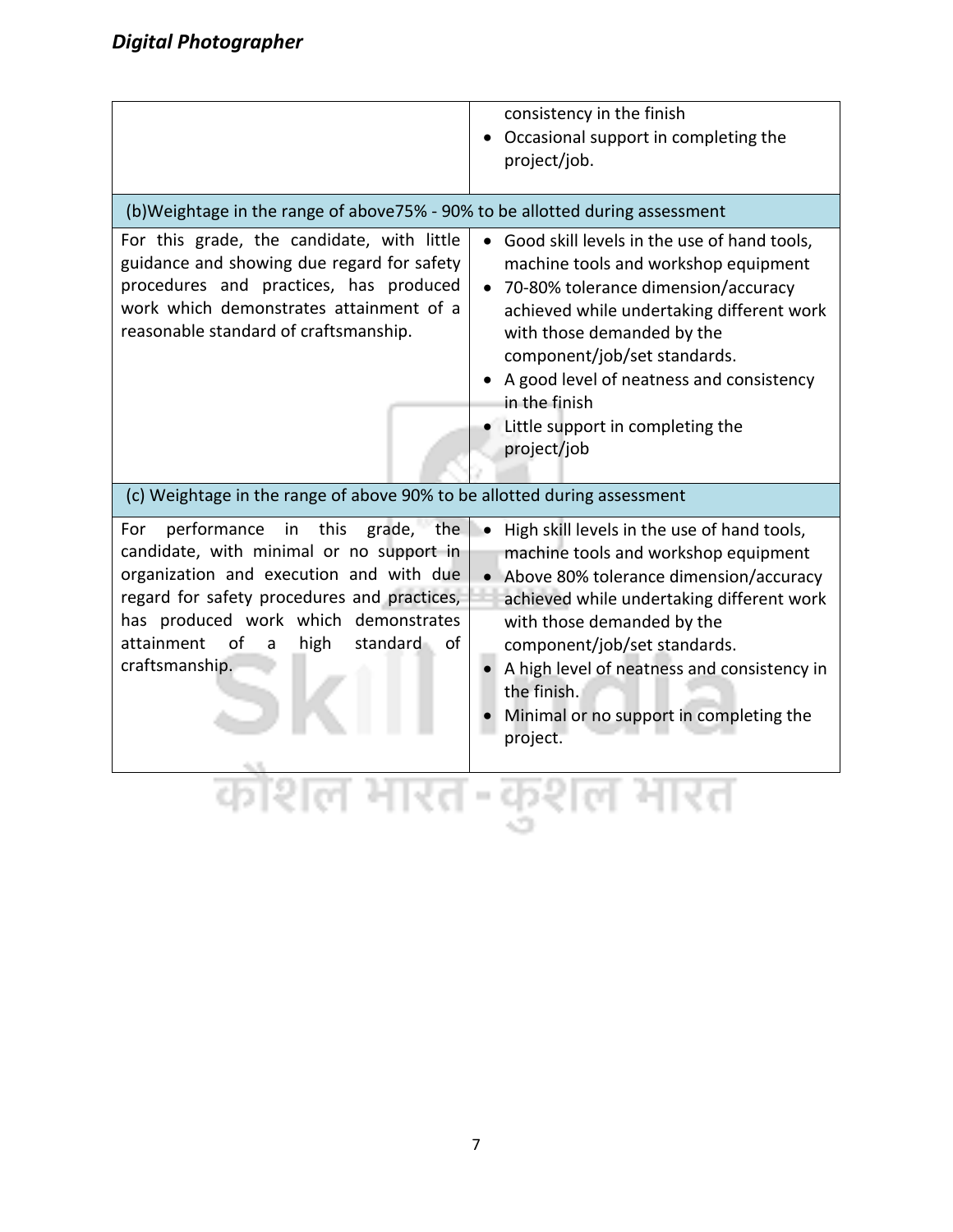Brief description of Job roles:

**Photographer, General** Photographer, General takes photograph of persons, places, or other subjects, using various kinds of photographic equipment. Measures day light using exposing meter or arranges artificial lighting and holds or places camera at desired angle and distance from subject to be photographed. Focuses lens and adjusts lens opening and exposure time. Loads camera with film or plate. Presses lever to open lens shutter and exposes film or plate by pressing lever, allowing time, if necessary and removes negative from camera. Develops negative in darkroom by dipping it in developer, washing it in fixing solution and further washing it in water and allows developed film to dry. Examines developed film for defects, and retouches negative using pencil or brush after applying retouching medium. Makes prints or enlargements in sensitized paper; dries them by grazing on glazing sheet or by spreading on flat surface and trims glazed or unglazed prints according to required size and mounts them. May take colour photographs and develop colour films adopting special processes. May specialize in studio photography or take photographs of important events for reproduction in newspapers, buildings, machinery, industrial plants, for trade advertisements.

**Photographer News** Photographer News; Press Photographer photographs news events, persons or objects for use in news-papers, magazines and other publications. Receives instructions from News Editor or Chief Reporter regarding nature of pictures to be taken. Travels to location; loads camera with film, waits for suitable moment and takes photographs. Attends State functions and parties and takes photographs of important persons arousing special interest of news value for publication. Accompanies important visitors and dignitaries and takes photographs of significant events associating important persons. Removes exposed film for developing and printing. Examines print, gives appropriate title or heading, and hands it over to News Editor for publication. Supplies series of pictures on selected topics, for writing feature articles in magazines. May develop films and print copies.

**Photographer, Aerial** Photographer, Aerial photographs objects, places and areas of vital importance from aero planes in flight, for use in surveys, planning, development and other scientific and military purposes. Determines number of exposures and time lapse between them by making necessary calculations. Loads camera, adjusts exposure-time and exposes film by opening shutter at calculated intervals. Operates and maintains automatic camera and photo equipment for aerial photographs. Develops aerial films of various types in automatic, semiautomatic or manual tank developers. Makes prints for photo interpretation.

**Photographers, Other** Photographers and Image and Sound Recording Equipment Operators, Other take photographs of persons, places and objects and record sound for different purposes and include Photographers, Image and Sound Recording Equipment Operators not elsewhere classified.

#### **Reference NCO 2015:**

- i) 3431.0100-Photographer, General
- ii) 3431.0200-Photographer News
- iii) 3431.0300-Photographer, Aerial
- iv) 3431.9900-Photographers, Other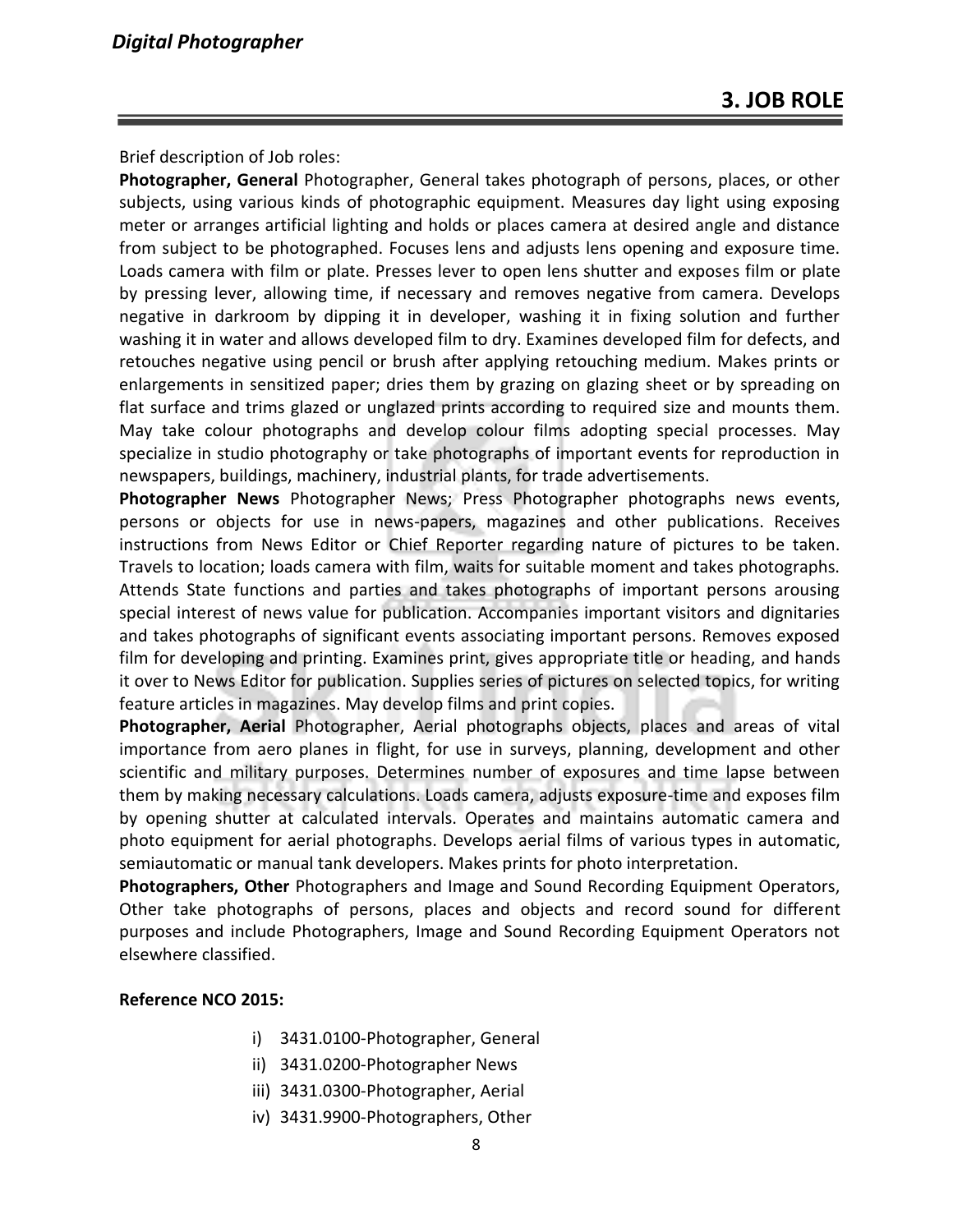#### *Digital Photographer*

#### **4. NSQF LEVEL COMPLIANCE**

NSQF level for Digital Photographer trade under ATS: **Level 4**

As per notification issued by Govt. of India dated- 27.12.2013 on National Skill Qualification Framework total 10 (Ten) Levels are defined.

Each level of the NSQF is associated with a set of descriptors made up of five outcome statements, which describe in general terms, the minimum knowledge, skills and attributes that a learner needs to acquire in order to be certified for that level.

Each level of the NSQF is described by a statement of learning outcomes in five domains, known as level descriptors. These five domains are:

- a. Process
- b. Professional knowledge,
- c. Professional skill,
- d. Core skill and
- e. Responsibility.

The Broad Learning outcome of Digital Photographer trade under ATS mostly matches with the Level descriptor at Level- 4.

The NSQF level-4 descriptor is given below:

| <b>Level</b> | <b>Process</b><br><b>Required</b> | <b>Professional</b><br><b>Knowledge</b> | <b>Professional</b><br><b>Skill</b> | <b>Core skill</b>   | <b>Responsibility</b> |
|--------------|-----------------------------------|-----------------------------------------|-------------------------------------|---------------------|-----------------------|
| Level 4      | Work in                           | Factual                                 | Recall and                          | Language to         | Responsibility        |
|              | familiar,                         | knowledgeof                             | demonstrate                         | communicate         | for own work          |
|              | predictable,                      | field                                   | practical skill,                    | written or oral,    | and learning.         |
|              | routine,                          | ofknowledgeor                           | routine and                         | with required       |                       |
|              | situation of                      | study                                   | repetitive in                       | clarity, skill to   |                       |
|              | clear choice.                     |                                         | narrow range of                     | basic Arithmetic    |                       |
|              |                                   |                                         | application,                        | and algebraic       |                       |
|              |                                   |                                         | usingappropriat                     | principles, basic   |                       |
|              |                                   |                                         | e rule andtool,                     | understanding       |                       |
|              |                                   |                                         | using                               | of social political |                       |
|              |                                   |                                         | qualityconcepts                     | and natural         |                       |
|              |                                   |                                         |                                     | environment.        |                       |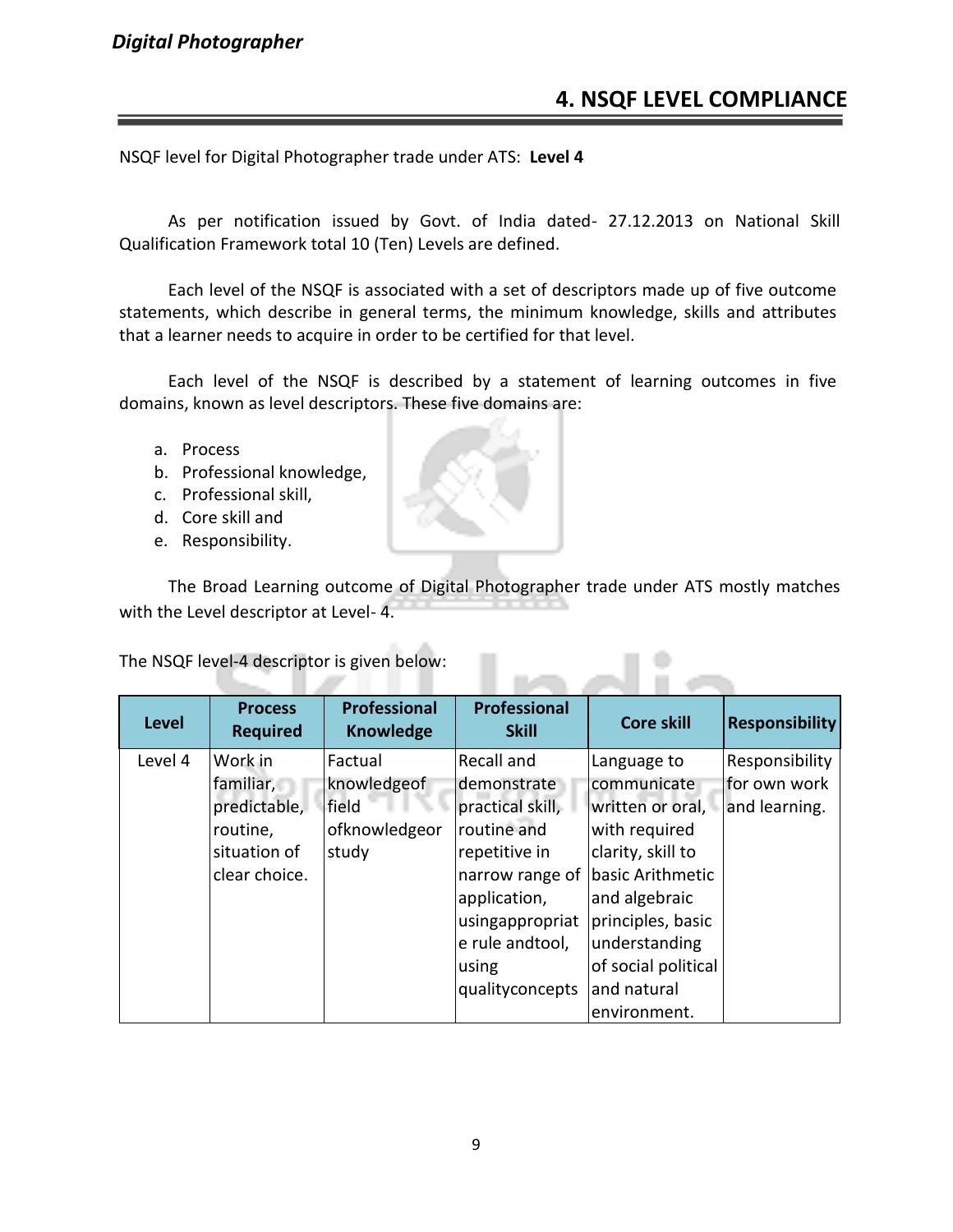#### **5. GENERAL INFORMATION**

| <b>Name of the Trade</b>                                                                   | <b>DIGITAL PHOTOGRAPHER</b>                                                                      |
|--------------------------------------------------------------------------------------------|--------------------------------------------------------------------------------------------------|
| <b>NCO - 2015</b>                                                                          | 3431.0100-Photographer, General<br>3431.0200-Photographer News                                   |
|                                                                                            | 3431.0300-Photographer, Aerial                                                                   |
|                                                                                            | 3431.9900-Photographers, Other                                                                   |
| <b>NSQF Level</b>                                                                          | Level $-4$                                                                                       |
| <b>Duration of Apprenticeship</b><br><b>Training</b><br>(Basic Training + On-Job Training) | 3 months+ One year (01 Block of 15 month duration<br>including basic training).                  |
| <b>Duration of Basic Training</b>                                                          | a) Block $-1:3$ months<br><b>Total duration of Basic Training: 3 months</b>                      |
| <b>Duration of On-Job Training</b>                                                         | Block-I: 12 months<br>a)<br><b>Total duration of Practical Training: 12 months</b>               |
| <b>Entry Qualification</b>                                                                 | Passed 10 <sup>th</sup> class examination under (10+2) system of<br>education or its equivalent. |
| <b>Selection of Apprenticeship</b>                                                         | The apprentices will be selected as per Apprenticeship Act<br>amended time to time.              |
| <b>Instructors Qualification for</b><br><b>Basic Training</b>                              | As per ITI instructors qualifications as amended time to<br>time for the specific trade.         |
| <b>Infrastructure for basic</b><br>training                                                | As per related trade of ITI.                                                                     |
| Examination                                                                                | The internal examination/assessment will be held on<br>completion of each block.                 |
|                                                                                            | Final examination for all subjects will be held at the end of                                    |
|                                                                                            | course and same will be conducted by NCVT.                                                       |
| <b>Rebate to Ex-ITI Trainees</b>                                                           | 1 year                                                                                           |
| <b>CTS trades eligible for Digital</b>                                                     |                                                                                                  |
| Photographer                                                                               | Digital Photographer                                                                             |
| (Apprenticeship)                                                                           |                                                                                                  |

*Note:*

- *Industry may impart training as per above time schedule for different block, however this is not fixed. The industry may adjust the duration of training considering the fact that all the components under the syllabus must be covered. However the flexibility should be given keeping in view that no safety aspects is compromised.*
- *For imparting Basic Training the industry to tie-up with ITIs having such specific trade and affiliated to NCVT.*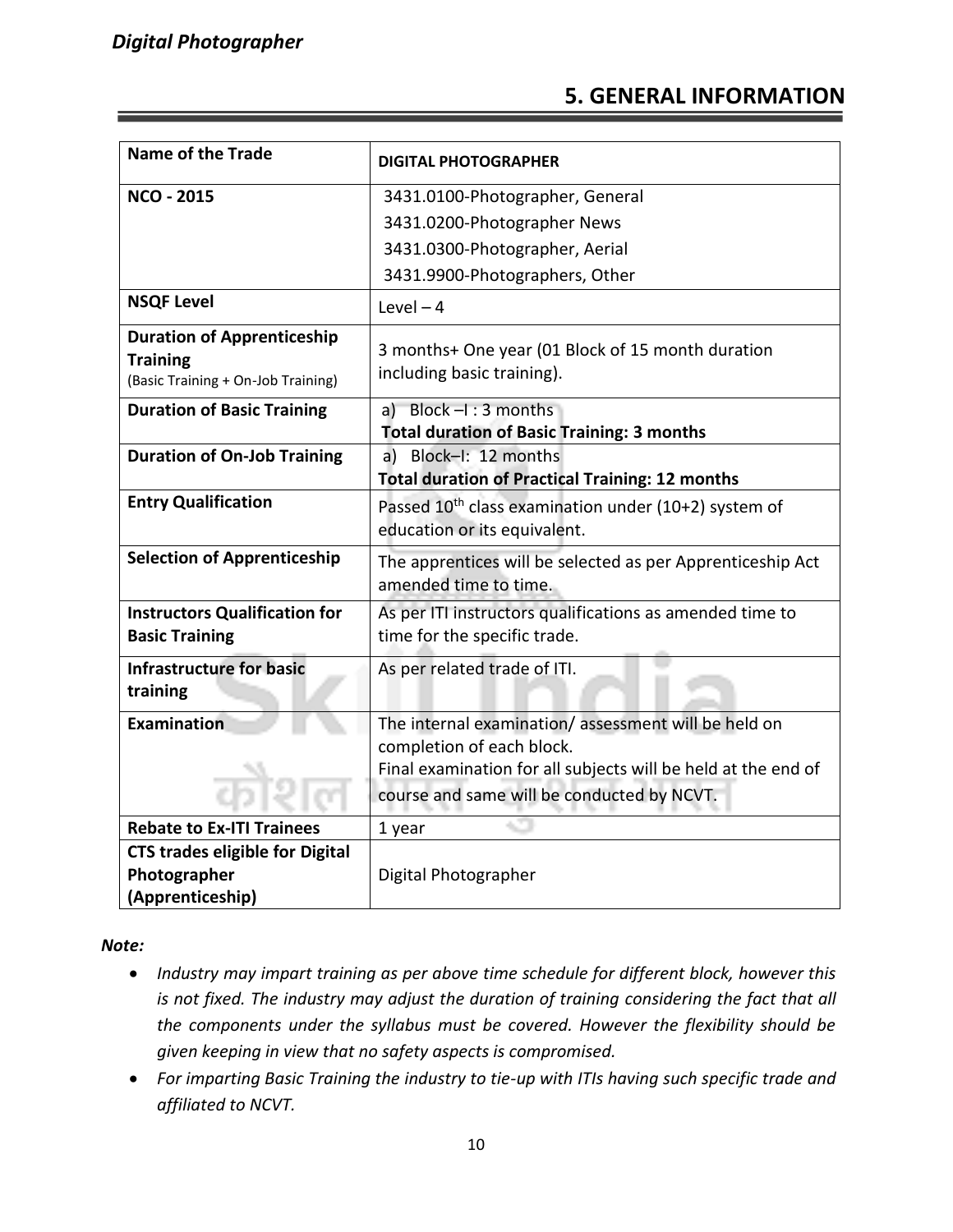#### **6.1 GENERIC LEARNING OUTCOME**

The following are minimum broad Common Occupational Skills/ Generic Learning Outcome after completion of the Digital Photographer course of 01 years duration under ATS.

- 1. Recognize & comply safe working practices, environment regulation and housekeeping.
- 2. Select and ascertain suitable light and lenses for image shooting.
- 3. Select the suitable software & hardware to edit and process the captured image.
- 4. Handle different types of video camera and explain video communication technique.
- 5. Select and ascertain suitable accessories for mixing, editing and dubbing
- 6. Manage and organise shooting for different scripts
- 7. Plan and organize the work related to the occupation.

#### **6.2 SPECIFIC LEARNING OUTCOME**

#### **Block – I**

- 1. Use different lights, reflectors, flash & accessories and guide number.
- 2. Demonstrate different types of composition using various lighting techniques and use of lenses.
- 3. Perform Digital Editing using Image editing software.
- 4. Take computer printout of photos from digital camera
- 5. Transfer images to storage devices, through E-mail, Internet and analyze Images.
- 6. Scan photographs and capture in frames.
- 7. Handle digital video cameras, Tape, DVD, HDD and accessories.
- 8. Practice video shooting of different areas of Lighting.
- 9. Perform mixing, editing, dubbing of sound, Audio video recording and make use of microphones
- 10. Plan production through visualization according to script
- 11. Shoot and edit short documentary, news items, interviews
- 12. Store materials in media using software for changing the formats.

*Note:* Learning outcomes are reflection of total competencies of a trainee and assessment will be carried out as per assessment criteria.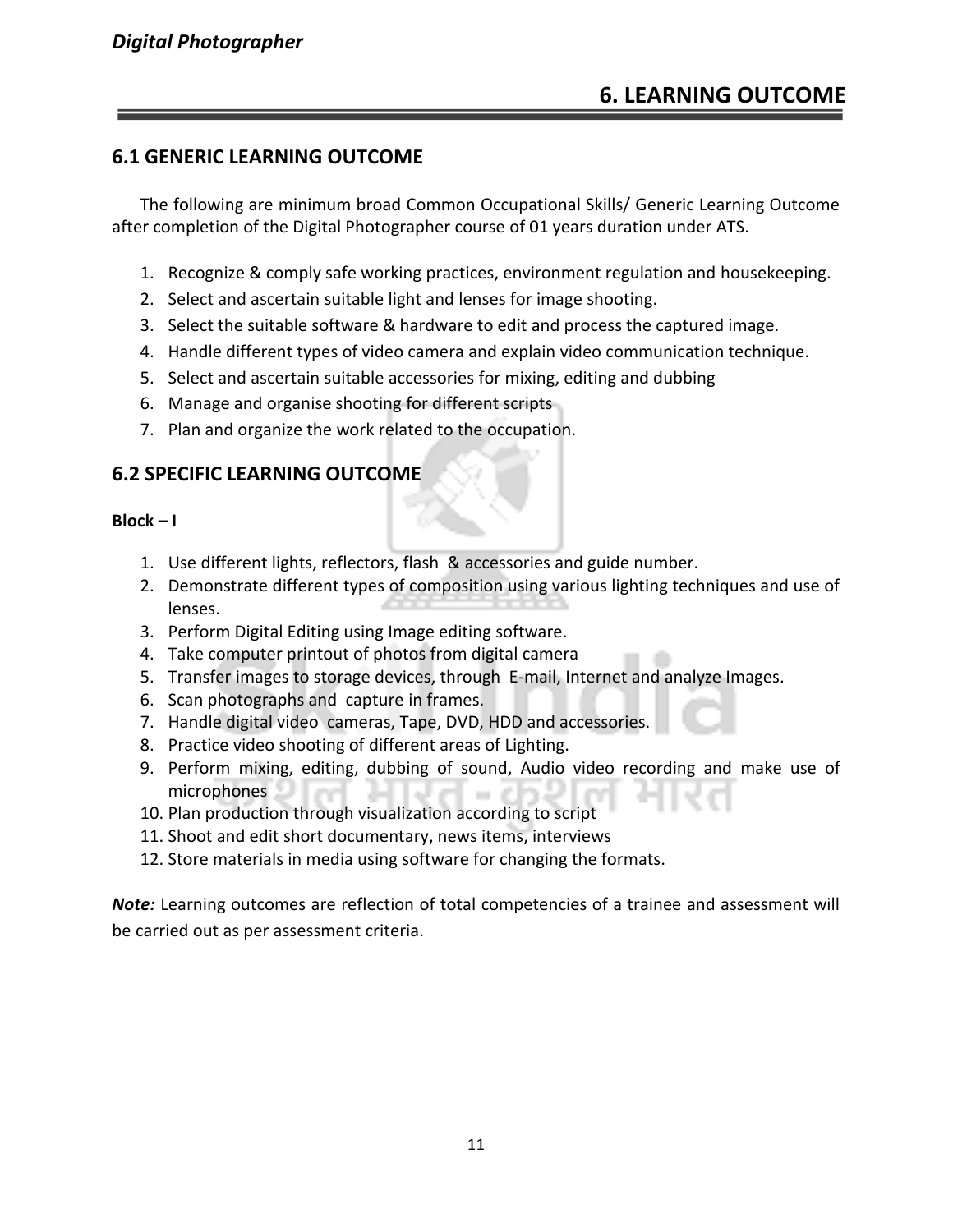|                                                                            |      | <b>GENERIC LEARNING OUTCOME</b>                                                                                                                                                                                           |
|----------------------------------------------------------------------------|------|---------------------------------------------------------------------------------------------------------------------------------------------------------------------------------------------------------------------------|
| <b>LEARNING OUTCOMES</b>                                                   |      | <b>ASSESSMENT CRITERIA</b>                                                                                                                                                                                                |
| 1. Recognize & comply<br>safe working practices,<br>environment regulation | 1.1  | Follow and maintain procedures to achieve a safe<br>working environment in line with occupational health<br>and safety regulations and requirements.                                                                      |
| and housekeeping.                                                          | 1.2  | Recognize and report all unsafe situations according to<br>site policy.                                                                                                                                                   |
|                                                                            | 1.3  | Identify and take necessary precautions on fire and<br>safety hazards and report according to site policy and<br>procedures.                                                                                              |
|                                                                            | 1.4  | Identify,<br>handle<br>off<br>and<br>store<br>dispose<br>$\sqrt{2}$<br>dangerous/unsalvageable<br>goods<br>and<br>substances<br>according to site policy and procedures following safety<br>regulations and requirements. |
|                                                                            | 1.5  | Identify and observe site policies and procedures in<br>regard to illness or accident.                                                                                                                                    |
|                                                                            | 1.6  | Identify safety alarms accurately.                                                                                                                                                                                        |
|                                                                            | 1.7  | Report supervisor/ Competent of authority in the event<br>of accident or sickness of any staff and record accident<br>details correctly according to site accident/injury<br>procedures.                                  |
|                                                                            | 1.8  | Identify and observe<br>site evacuation<br>procedures<br>according to site policy.                                                                                                                                        |
|                                                                            | 1.9  | Identify Personal Productive Equipment (PPE) and use the<br>same as per related working environment.                                                                                                                      |
|                                                                            | 1.10 | Identify basic first aid and use them under different<br>circumstances.                                                                                                                                                   |
|                                                                            | 1.11 | Identify different fire extinguisher and use the same as<br>per requirement.                                                                                                                                              |
|                                                                            | 1.12 | Identify environmental pollution & contribute<br>to<br>avoidance of same.                                                                                                                                                 |
|                                                                            | 1.13 | Take opportunities to use energy and materials in an<br>environmentally friendly manner                                                                                                                                   |
|                                                                            | 1.14 | Avoid waste and dispose waste as per procedure                                                                                                                                                                            |
|                                                                            | 1.15 | Recognize different components of 5S and apply the                                                                                                                                                                        |
|                                                                            |      | same in the working environment.                                                                                                                                                                                          |
|                                                                            |      |                                                                                                                                                                                                                           |
| 2. Select and ascertain<br>suitable light and lenses                       |      | 2.1 Select appropriate lights, reflectors, flash for image shooting.                                                                                                                                                      |
| 2.2<br>for image shooting.                                                 |      | Ascertain the uses of lenses at different situations.                                                                                                                                                                     |
|                                                                            |      | 2.3 Appropriate use of accessories in different types of<br>composition using various lighting techniques and use of lenses.                                                                                              |

#### **7. LEARNING OUTCOME WITH ASSESSMENT CRITERIA**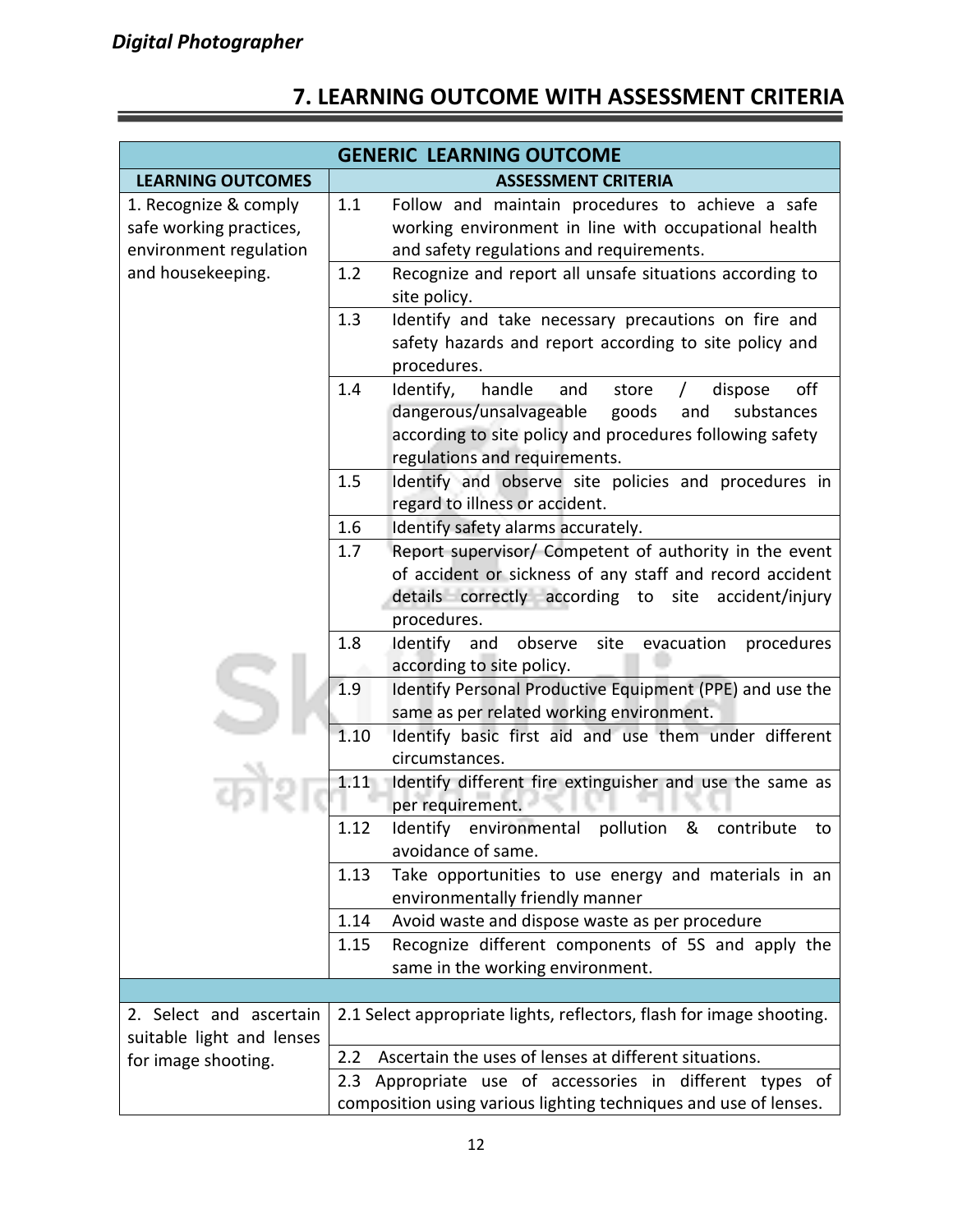| 3. Select the suitable       | 3.1 Understand the basic concept of editing software                |  |  |
|------------------------------|---------------------------------------------------------------------|--|--|
| software & hardware to       | 3.2 Explain the different features of editing software              |  |  |
| edit and process the         | 3.3 Ability to take printouts using suitable hardware viz. printers |  |  |
| captured image.              | 3.4 Knows the ways and benefits of transferring photographs         |  |  |
|                              | online                                                              |  |  |
|                              |                                                                     |  |  |
| 4. Handle different types    | 4.1 Explain and selection of suitable camera for different          |  |  |
| of video camera<br>and       | purpose.                                                            |  |  |
| video<br>explain             | 4.2 Explain the types of common shots and movements.                |  |  |
| communication                | 4.3 Explain Lighting of different areas of video shooting           |  |  |
| technique                    | 4.4 Know the use of reflectors and skimmers                         |  |  |
|                              |                                                                     |  |  |
| 5. Select and ascertain      | 5.1 Explain the concept of different types of microphones           |  |  |
| suitable accessories for     | 5.2 Understand the Knowledge of sound recordings.                   |  |  |
| editing<br>mixing,<br>and    | 5.3 Understand the knowledge of mixing, editing and dubbing         |  |  |
| dubbing                      |                                                                     |  |  |
|                              |                                                                     |  |  |
| 6. Manage and organise       | 6.1 Understand the appropriate action to be carried out in          |  |  |
| different<br>shooting<br>for | production pre production, and post-production session              |  |  |
| scripts                      | 6.2 Explain Idea on different subjects selected for shooting        |  |  |
|                              | 6.3 Understand the concept of storing material in different         |  |  |
|                              | formats for final output.                                           |  |  |
|                              |                                                                     |  |  |
| 7. Plan and organize the     | 7.1 Use documents, drawings and recognize hazards in the work       |  |  |
| related to<br>the<br>work    | site.                                                               |  |  |
| occupation.                  | 7.2 Plan workplace/ assembly location with due consideration to     |  |  |
|                              | operational stipulation                                             |  |  |
|                              | 7.3 Communicate effectively with others and plan project tasks      |  |  |
|                              | 7.4 Assign roles and responsibilities of the co-trainees for        |  |  |
|                              | execution of the task effectively and monitor the same.             |  |  |
| <b>SPECIFIC OUTCOME</b>      |                                                                     |  |  |
|                              | Block-I (Section:10 in the competency based curriculum)             |  |  |

*Assessment Criteria i.e. the standard of performance, for each specific learning outcome mentioned under block – I (section: 10) must ensure that the trainee works in familiar surroundings where nature of job is routine type, situation of clear choice & predictable. Assessment criteria should broadly cover the aspect of Planning (Identify, ascertain, etc.); Execution (apply factual knowledge of field of knowledge, recall and demonstrate practical skill during performing the work in routine and repetitive in narrow range of application, using appropriate rule and tool, complying basic arithmetic and algebraic principles and language to communicate in written or oral with required clarity; Checking/ Testing to ensure functionality during the assessment of each outcome. The assessments parameters must also ascertain that the candidate is responsible for his/her own work and learning.*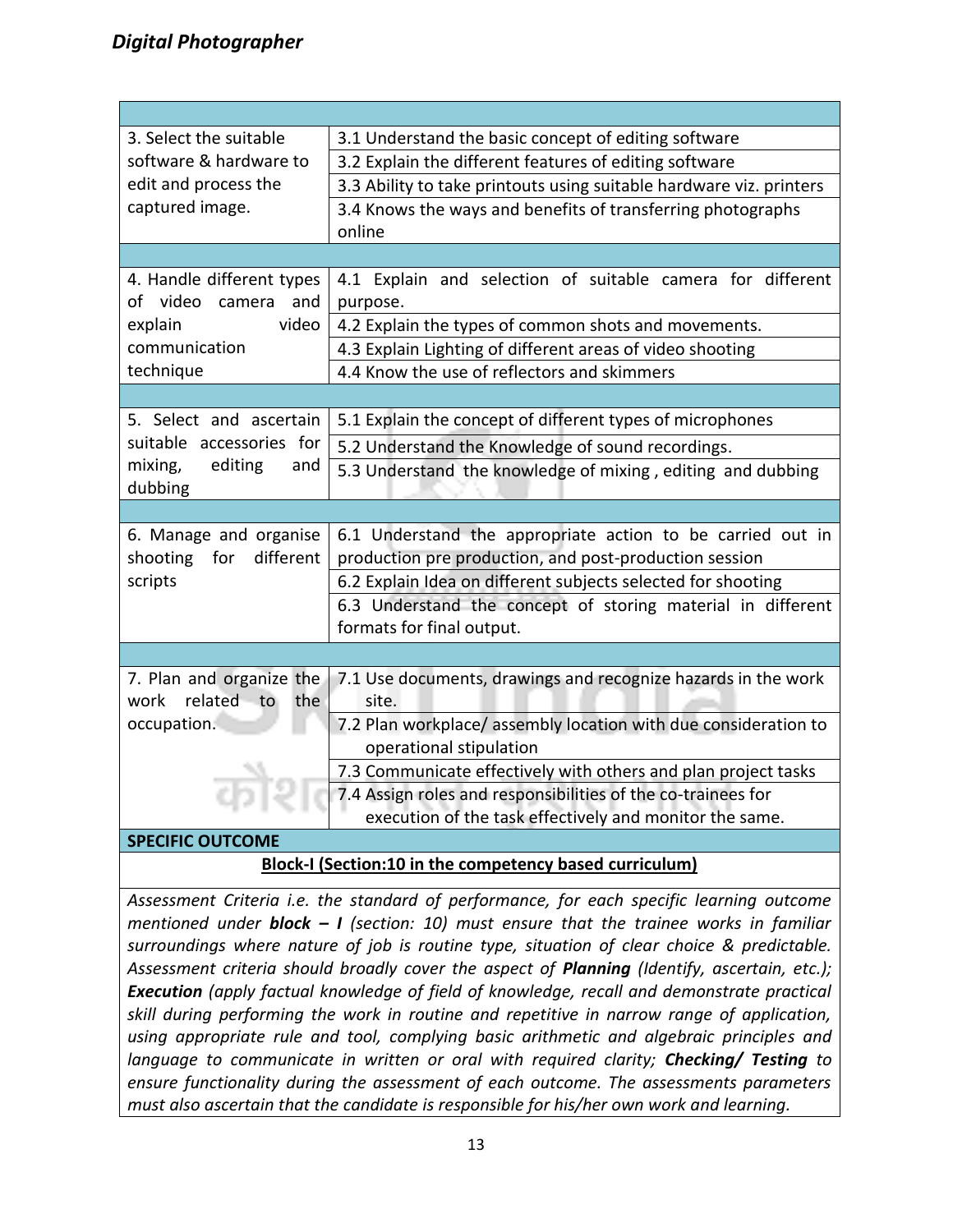#### **BASIC TRAINING (Block – I)**

#### **Duration: (03) Three Months**

| <b>Week</b> | <b>Professional Skills</b>                                                                                                                                                                            | <b>Professional Knowledge</b>                                                                                                                                                                                                                                                                |
|-------------|-------------------------------------------------------------------------------------------------------------------------------------------------------------------------------------------------------|----------------------------------------------------------------------------------------------------------------------------------------------------------------------------------------------------------------------------------------------------------------------------------------------|
| No.         | (Trade Practical)                                                                                                                                                                                     | (Trade Theory)                                                                                                                                                                                                                                                                               |
| $1 - 2$     | Familiarization<br>with<br>the<br>Institute.<br>Handling and maintenance of still<br>digital<br>and<br>video<br>Hi-<br>cameras,<br>definition cameras etc.                                            | Definition of photography, introduction to<br>digital photography.                                                                                                                                                                                                                           |
| $3 - 4$     | Camera controls, different mode of<br>operation including auto, manual and<br>flash.<br>Camera resolution<br>using<br>comparison, high-resolution scanner.                                            | Knowledge of shutter, aperture, depth of<br>field control, technique of capturing image.<br>Effect of pixel resolution on photo quality.<br>images from print, slides<br>Scan<br>and<br>negatives.                                                                                           |
| $5 - 6$     | Introduction and uses of different<br>lenses                                                                                                                                                          | focal<br>Understanding<br>length,<br>image<br>stabilization, zoom lenses, inside angle,<br>telephoto and fish eye lenses, macro mode<br>and macro lenses.                                                                                                                                    |
| $7 - 8$     | Different shooting techniques using<br>flash, studio lighting and light meter.                                                                                                                        | Flash sync. And shutter speed, positioning<br>the flash and subjects. Red eye, using fill<br>flash, flash exposure. Controlling available<br>light using portable flash indoor and<br>outdoor, essential filters and their uses in<br>controlling lights.                                    |
| 9           | Use of computer, installing driver<br>software of digital camera, uploading<br>of image from digital camera, making<br>folders of different events/ date wise.<br>Installation photo editing software | Knowledge of computer operating system,<br>use of driver software and its operation.<br>Installation of printer                                                                                                                                                                              |
| 10          | Editing photographs, retouching.<br>Printing of different size photos                                                                                                                                 | Knowledge of photo editing software.<br>Photo<br>resolution,<br>colour<br>correction,<br>changing the background.                                                                                                                                                                            |
| $11 - 12$   | Shooting of different areas,<br>film<br>making<br>process,<br>movie-making<br>software, making movies, graphics<br>and titles for digital video. CD-DVD<br>conversion.<br>Practice on sound editing.  | Ideas of different area<br>of<br>shooting.<br>Knowledge of capturing image or video,<br>editing clips, adding video effects, creating<br>background music, burning of CDs or DVDs.<br>Converting digital photos and videos from<br>DV tape to a CD or DVD.<br>Knowledge of sound techniques. |
| 13          |                                                                                                                                                                                                       | <b>Internal Assessment 03days</b>                                                                                                                                                                                                                                                            |

**Note: -** *More emphasis to be given on video/real-life pictures during theoretical classes. Some real-life pictures/videos of related industry operations may be shown to the trainees to give a feel of Industry and their future assignment.*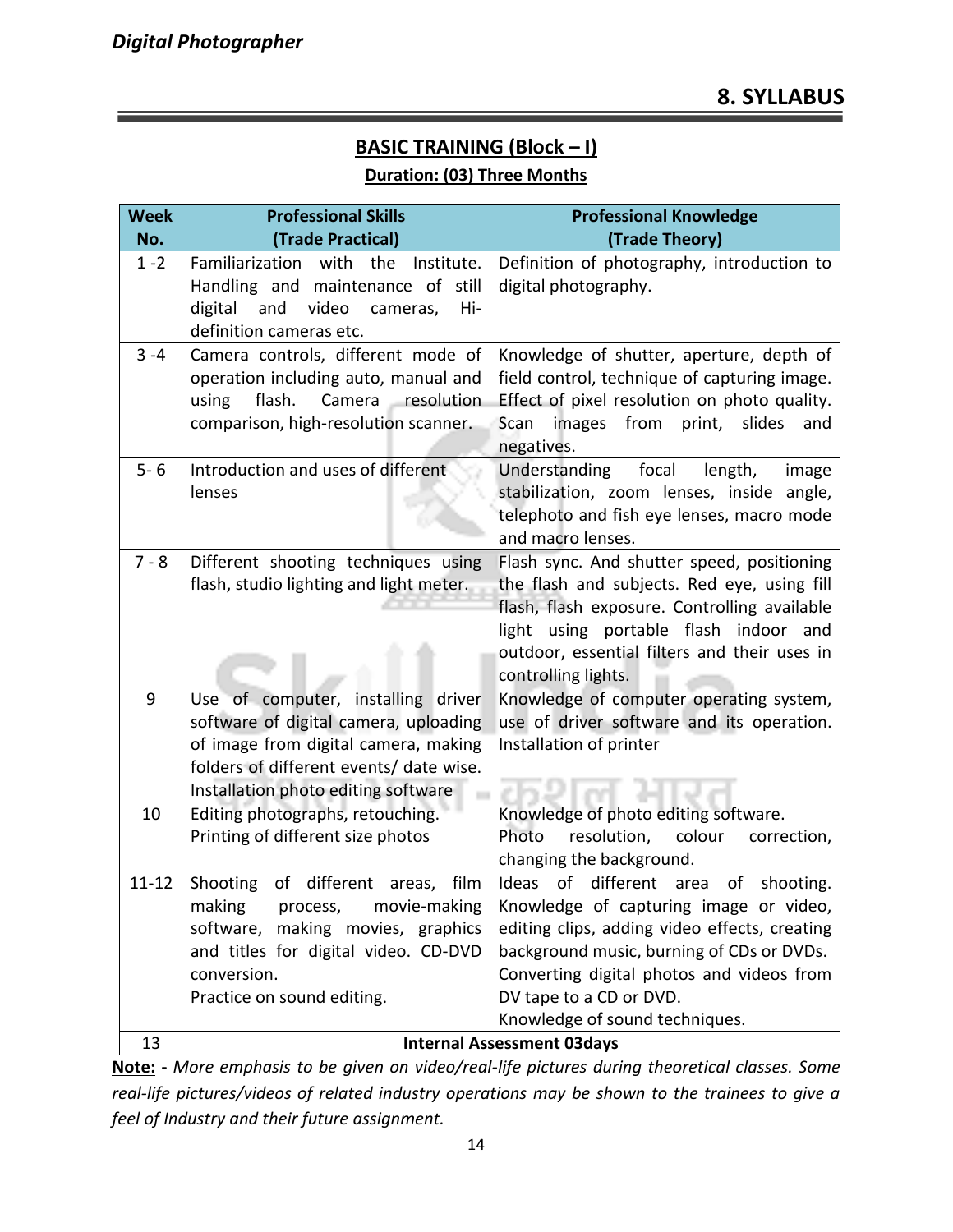#### **9. SYLLABUS - CORE SKILLS**

#### **9.1 EMPLOYABILITY SKILLS: (DURATION: - 110 HRS.)**

| $Block - I$                                |                                                                                                                                                                                                                                                                                                                                                                                                                                                                                                                                     |                                           |  |  |  |  |  |  |
|--------------------------------------------|-------------------------------------------------------------------------------------------------------------------------------------------------------------------------------------------------------------------------------------------------------------------------------------------------------------------------------------------------------------------------------------------------------------------------------------------------------------------------------------------------------------------------------------|-------------------------------------------|--|--|--|--|--|--|
| 1. English Literacy                        | Duration: 20 Hrs.<br><b>Marks</b>                                                                                                                                                                                                                                                                                                                                                                                                                                                                                                   |                                           |  |  |  |  |  |  |
| <b>Pronunciation</b>                       | Accentuation (mode of pronunciation) on simple words, Diction<br>(use of word and speech)                                                                                                                                                                                                                                                                                                                                                                                                                                           |                                           |  |  |  |  |  |  |
| <b>Functional Grammar</b>                  | Transformation of sentences, Voice change, Change of tense,<br>Spellings.                                                                                                                                                                                                                                                                                                                                                                                                                                                           |                                           |  |  |  |  |  |  |
| <b>Reading</b>                             | Reading and understanding simple sentences about self, work and<br>environment                                                                                                                                                                                                                                                                                                                                                                                                                                                      |                                           |  |  |  |  |  |  |
| <b>Writing</b>                             | Construction of simple sentences Writing<br>simple English                                                                                                                                                                                                                                                                                                                                                                                                                                                                          |                                           |  |  |  |  |  |  |
| <b>Speaking / Spoken</b><br><b>English</b> | Speaking with preparation on self, on family, on friends/classmates,<br>on know, picture reading gain confidence through role-playing and<br>discussions on current happening job description, asking about<br>someone's job habitual actions. Cardinal (fundamental) numbers<br>ordinal numbers. Taking messages, passing messages on and filling in<br>message forms Greeting and introductions office hospitality, Resumes<br>or curriculum vita essential parts, letters of application reference to<br>previous communication. |                                           |  |  |  |  |  |  |
| 2. I.T. Literacy                           |                                                                                                                                                                                                                                                                                                                                                                                                                                                                                                                                     | Duration: 20 Hrs.<br><b>Marks</b><br>: 09 |  |  |  |  |  |  |
| <b>Basics of Computer</b>                  | Introduction, Computer and its applications, Hardware and peripherals,<br>Switching on-Starting and shutting down of computer.                                                                                                                                                                                                                                                                                                                                                                                                      |                                           |  |  |  |  |  |  |
| <b>Computer Operating</b><br><b>System</b> | Basics of Operating System, WINDOWS, The user interface of<br>Windows OS, Create, Copy, Move and delete Files and Folders, Use of<br>External memory like pen drive, CD, DVD etc, Use of Common<br>applications.                                                                                                                                                                                                                                                                                                                    |                                           |  |  |  |  |  |  |
| Word processing and<br><b>Worksheet</b>    | Basic operating of Word Processing, Creating, opening and closing<br>Documents, use of shortcuts, Creating and Editing of Text, Formatting<br>the Text, Insertion & creation of Tables. Printing document.<br>Basics of Excel worksheet, understanding basic commands, creating<br>simple worksheets, understanding sample worksheets, use of simple<br>formulas and functions, Printing of simple excel sheets.                                                                                                                    |                                           |  |  |  |  |  |  |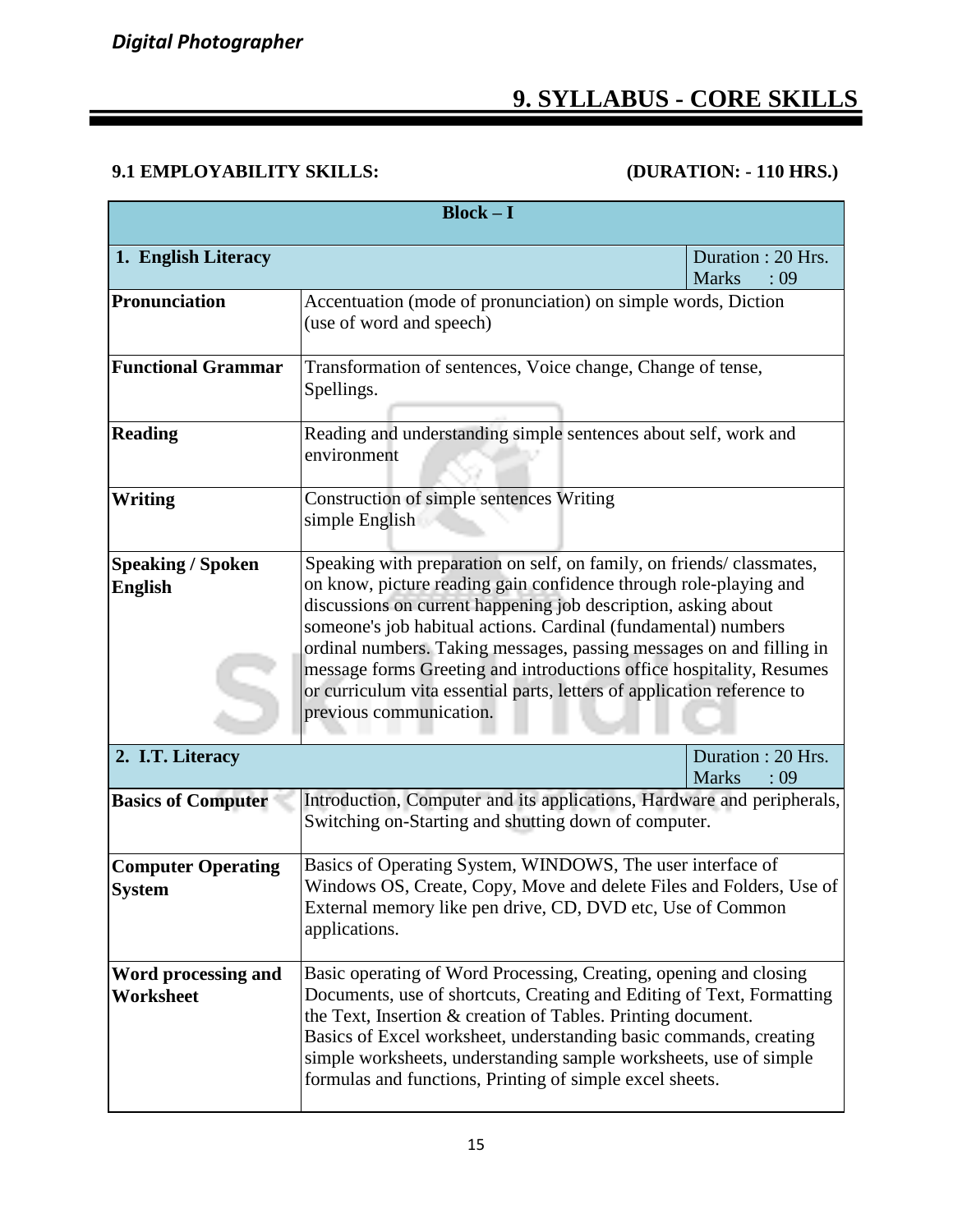| <b>Computer Networking</b><br>and Internet     | Basic of computer Networks (using real life examples), Definitions of<br>Local Area Network (LAN), Wide Area Network (WAN), Internet,<br>Concept of Internet (Network of Networks),<br>Meaning of World Wide Web (WWW), Web Browser, Web Site, Web<br>page and Search Engines. Accessing the Internet using Web Browser,<br>Downloading and Printing Web Pages, Opening an email account and<br>use of email. Social media sites and its implication.<br>Information Security and antivirus tools, Do's and Don'ts in<br>Information Security, Awareness of IT - ACT, types of cyber crimes. |                                           |  |  |  |  |  |
|------------------------------------------------|----------------------------------------------------------------------------------------------------------------------------------------------------------------------------------------------------------------------------------------------------------------------------------------------------------------------------------------------------------------------------------------------------------------------------------------------------------------------------------------------------------------------------------------------------------------------------------------------|-------------------------------------------|--|--|--|--|--|
| <b>3. Communication Skills</b>                 |                                                                                                                                                                                                                                                                                                                                                                                                                                                                                                                                                                                              | Duration : 15 Hrs.<br><b>Marks</b><br>:07 |  |  |  |  |  |
| Introduction to<br><b>Communication Skills</b> | Communication and its importance<br>Principles of Effective communication<br>Types of communication - verbal, non verbal, written, email, talking on<br>phone.<br>Non verbal communication -characteristics, components-Para-language<br>Body language<br>Barriers to communication and dealing with barriers.<br>Handling nervousness/discomfort.                                                                                                                                                                                                                                           |                                           |  |  |  |  |  |
| <b>Listening Skills</b>                        | Listening-hearing and listening, effective listening,<br>barriers<br>to<br>effective listening guidelines for effective listening.<br>Triple- A Listening - Attitude, Attention & Adjustment.<br>Active Listening Skills.                                                                                                                                                                                                                                                                                                                                                                    |                                           |  |  |  |  |  |
| <b>Motivational Training</b>                   | Characteristics Essential to Achieving Success.<br>The Power of Positive Attitude.<br>Self awareness<br><b>Importance of Commitment</b><br><b>Ethics and Values</b><br><b>Ways to Motivate Oneself</b><br>Personal Goal setting and Employability Planning.                                                                                                                                                                                                                                                                                                                                  |                                           |  |  |  |  |  |
| <b>Facing Interviews</b>                       | Manners, Etiquettes, Dress code for an interview<br>Do's & Don'ts for an interview.                                                                                                                                                                                                                                                                                                                                                                                                                                                                                                          |                                           |  |  |  |  |  |
| <b>Behavioral Skills</b>                       | Problem Solving<br><b>Confidence Building</b><br>Attitude                                                                                                                                                                                                                                                                                                                                                                                                                                                                                                                                    |                                           |  |  |  |  |  |
| 4. Entrepreneurship Skills                     |                                                                                                                                                                                                                                                                                                                                                                                                                                                                                                                                                                                              | Duration: 15 Hrs.<br><b>Marks</b><br>:06  |  |  |  |  |  |
| <b>Concept of</b><br>Entrepreneurship          | Entrepreneur - Entrepreneurship - Enterprises:-Conceptual issue<br>Entrepreneurship vs. management, Entrepreneurial motivation.<br>Performance & Record, Role & Function of entrepreneurs in relation to<br>the enterprise & relation to the economy, Source of business ideas,                                                                                                                                                                                                                                                                                                              |                                           |  |  |  |  |  |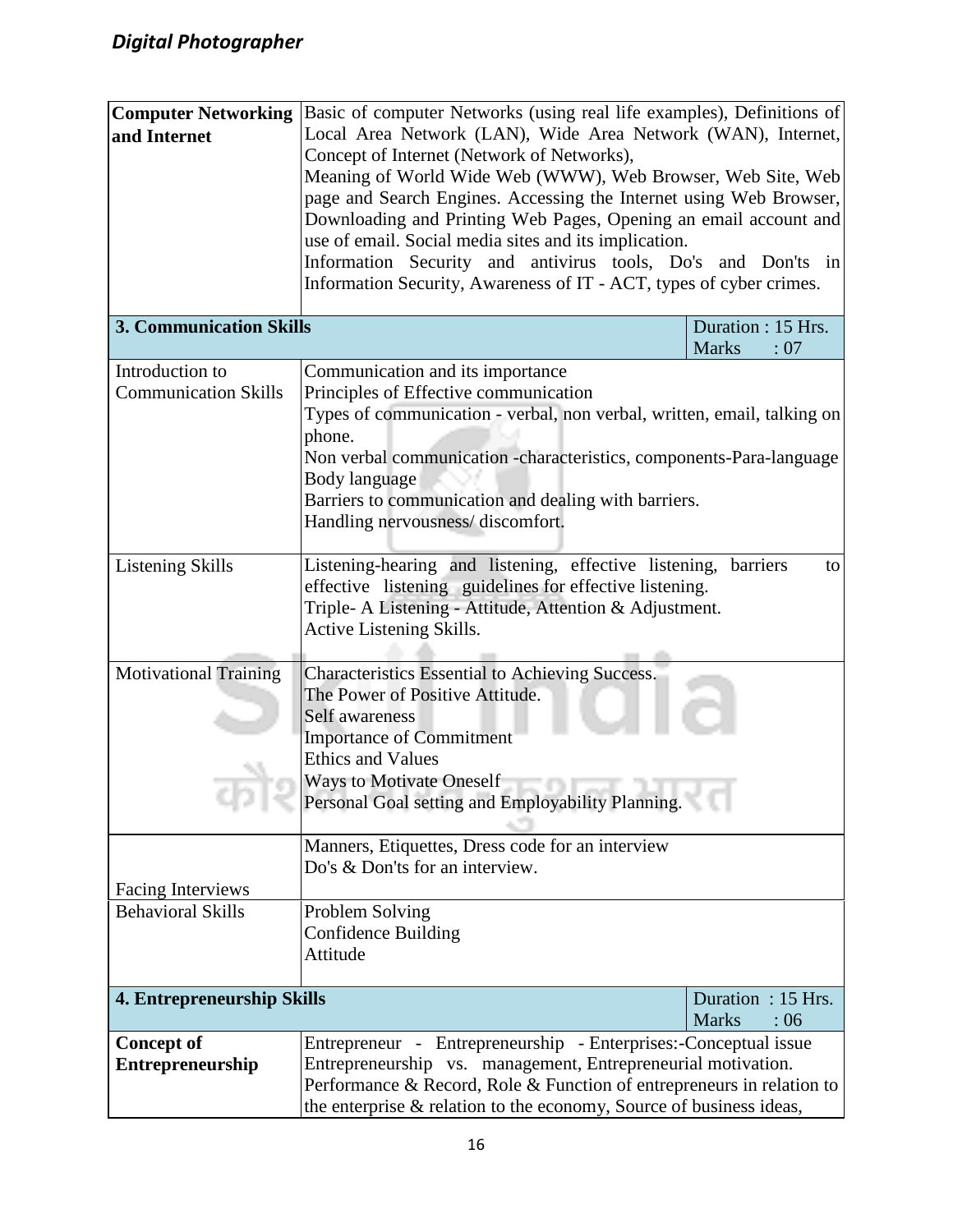|                                                                                              | Entrepreneurial opportunities, The process of setting up a business.                                                                                                                                                                                                       |                                          |  |  |  |  |  |  |
|----------------------------------------------------------------------------------------------|----------------------------------------------------------------------------------------------------------------------------------------------------------------------------------------------------------------------------------------------------------------------------|------------------------------------------|--|--|--|--|--|--|
| <b>Project Preparation &amp;</b><br><b>Marketing analysis</b><br><b>Institutions Support</b> | Qualities of a good Entrepreneur, SWOT and Risk Analysis. Concept<br>& application of PLC, Sales & distribution Management. Different<br>Between Small Scale & Large Scale Business, Market Survey,<br>Method of marketing, Publicity and advertisement, Marketing Mix.    |                                          |  |  |  |  |  |  |
|                                                                                              | Preparation of Project. Role of Various Schemes and Institutes for self-<br>employment i.e. DIC, SIDA, SISI, NSIC, SIDO, Idea for financing/<br>non financing support agencies to familiarizes with the Policies /<br>Programmes $\&$ procedure $\&$ the available scheme. |                                          |  |  |  |  |  |  |
| <b>Investment</b><br>Procurement                                                             | Project formation, Feasibility, Legal formalities i.e., Shop Act,<br>Estimation & Costing, Investment procedure - Loan procurement -<br><b>Banking Processes.</b>                                                                                                          |                                          |  |  |  |  |  |  |
| 5. Productivity                                                                              |                                                                                                                                                                                                                                                                            | Duration: 10 Hrs.<br><b>Marks</b><br>:05 |  |  |  |  |  |  |
| <b>Benefits</b>                                                                              | Personal / Workman - Incentive, Production linked Bonus,<br>Improvement in living standard.                                                                                                                                                                                |                                          |  |  |  |  |  |  |
| <b>Affecting Factors</b>                                                                     | Skills, Working Aids, Automation, Environment, Motivation - How<br>improves or slows down.<br>فيترمونه موسوس ومسترعيه                                                                                                                                                      |                                          |  |  |  |  |  |  |
| <b>Comparison with</b><br>developed countries                                                | Comparative productivity in developed countries (viz. Germany,<br>Japan and Australia) in selected industries e.g. Manufacturing, Steel,<br>Mining, Construction etc. Living standards of those countries, wages.                                                          |                                          |  |  |  |  |  |  |
| <b>Personal Finance</b><br><b>Management</b>                                                 | Banking processes, Handling ATM, KYC registration, safe cash<br>handling, Personal risk and Insurance.                                                                                                                                                                     |                                          |  |  |  |  |  |  |
|                                                                                              | 6. Occupational Safety, Health and Environment Education                                                                                                                                                                                                                   | Duration: 15 Hrs.<br>Marks : 06          |  |  |  |  |  |  |
| <b>Safety &amp; Health</b>                                                                   | Introduction to Occupational Safety and Health importance of safety<br>and health at workplace.                                                                                                                                                                            |                                          |  |  |  |  |  |  |
| <b>Occupational Hazards</b>                                                                  | Basic Hazards, Chemical Hazards, Vibroacoustic Hazards, Mechanical<br>Hazards, Electrical Hazards, Thermal Hazards. Occupational health,<br>Occupational hygienic, Occupational Diseases/ Disorders & its<br>prevention.                                                   |                                          |  |  |  |  |  |  |
| <b>Accident &amp; safety</b>                                                                 | Basic principles for protective equipment.<br>Accident Prevention techniques - control of accidents and safety<br>measures.                                                                                                                                                |                                          |  |  |  |  |  |  |
| <b>First Aid</b>                                                                             | Care of injured $&$ Sick at the workplaces, First-Aid $&$ Transportation<br>of sick person.                                                                                                                                                                                |                                          |  |  |  |  |  |  |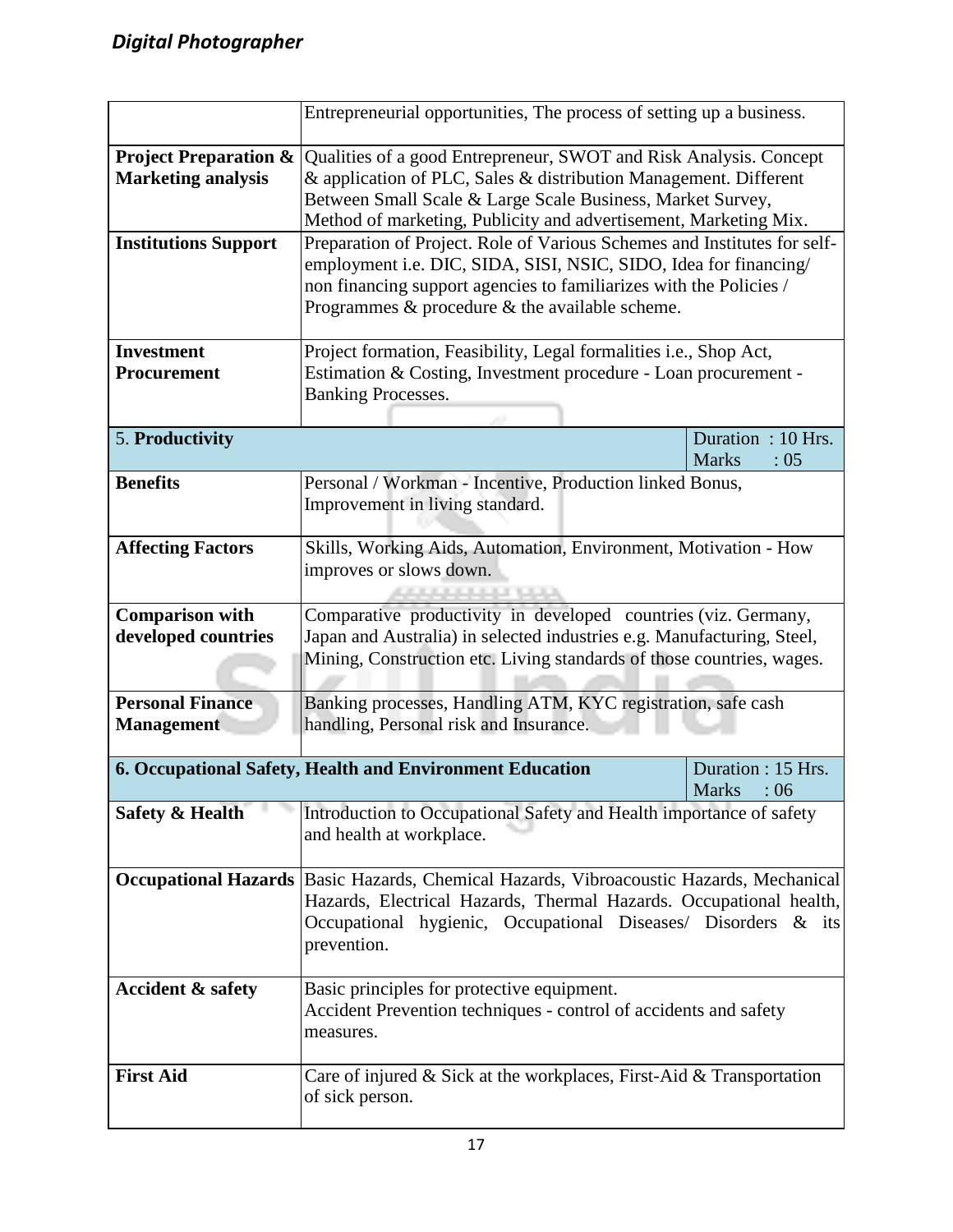| <b>Basic Provisions</b>       | Idea of basic provision legislation of India.                                     |                      |  |  |  |  |  |  |  |
|-------------------------------|-----------------------------------------------------------------------------------|----------------------|--|--|--|--|--|--|--|
|                               | safety, health, welfare under legislative of India.                               |                      |  |  |  |  |  |  |  |
|                               |                                                                                   |                      |  |  |  |  |  |  |  |
| Ecosystem                     | Introduction to Environment. Relationship between Society and                     |                      |  |  |  |  |  |  |  |
|                               | Environment, Ecosystem and Factors causing imbalance.                             |                      |  |  |  |  |  |  |  |
| <b>Pollution</b>              | Pollution and pollutants including liquid, gaseous, solid and hazardous<br>waste. |                      |  |  |  |  |  |  |  |
| <b>Energy Conservation</b>    | Conservation of Energy, re-use and recycle.                                       |                      |  |  |  |  |  |  |  |
| <b>Global warming</b>         | Global warming, climate change and Ozone layer depletion.                         |                      |  |  |  |  |  |  |  |
| <b>Ground Water</b>           | Hydrological cycle, ground and surface water, Conservation and                    |                      |  |  |  |  |  |  |  |
|                               | Harvesting of water.                                                              |                      |  |  |  |  |  |  |  |
| <b>Environment</b>            | Right attitude towards environment, Maintenance of in -house                      |                      |  |  |  |  |  |  |  |
|                               | environment.                                                                      |                      |  |  |  |  |  |  |  |
| 7. Labour Welfare Legislation |                                                                                   | Duration: 05 Hrs.    |  |  |  |  |  |  |  |
| <b>Welfare Acts</b>           | Benefits guaranteed under various acts- Factories Act, Apprenticeship             | <b>Marks</b><br>: 03 |  |  |  |  |  |  |  |
|                               | Act, Employees State Insurance Act (ESI), Payment Wages Act,                      |                      |  |  |  |  |  |  |  |
|                               | Employees Provident Fund Act, The Workmen's compensation Act.                     |                      |  |  |  |  |  |  |  |
| <b>8. Quality Tools</b>       |                                                                                   | Duration: 10 Hrs.    |  |  |  |  |  |  |  |
|                               |                                                                                   | <b>Marks</b><br>:05  |  |  |  |  |  |  |  |
| <b>Quality Consciousness</b>  | Meaning of quality, Quality characteristic.                                       |                      |  |  |  |  |  |  |  |
| <b>Quality Circles</b>        | Definition, Advantage of small group activity, objectives of quality              |                      |  |  |  |  |  |  |  |
|                               | Circle, Roles and function of Quality Circles in Organization,                    |                      |  |  |  |  |  |  |  |
|                               | Operation of Quality circle. Approaches to starting Quality Circles,              |                      |  |  |  |  |  |  |  |
|                               | Steps for continuation Quality Circles.                                           |                      |  |  |  |  |  |  |  |
| <b>Quality Management</b>     | Idea of ISO 9000 and BIS systems and its importance in maintaining                |                      |  |  |  |  |  |  |  |
| <b>System</b>                 | qualities.                                                                        |                      |  |  |  |  |  |  |  |
| <b>House Keeping</b>          | Purpose of House-keeping, Practice of good Housekeeping.                          |                      |  |  |  |  |  |  |  |
| <b>Quality Tools</b>          | Basic quality tools with a few examples.                                          |                      |  |  |  |  |  |  |  |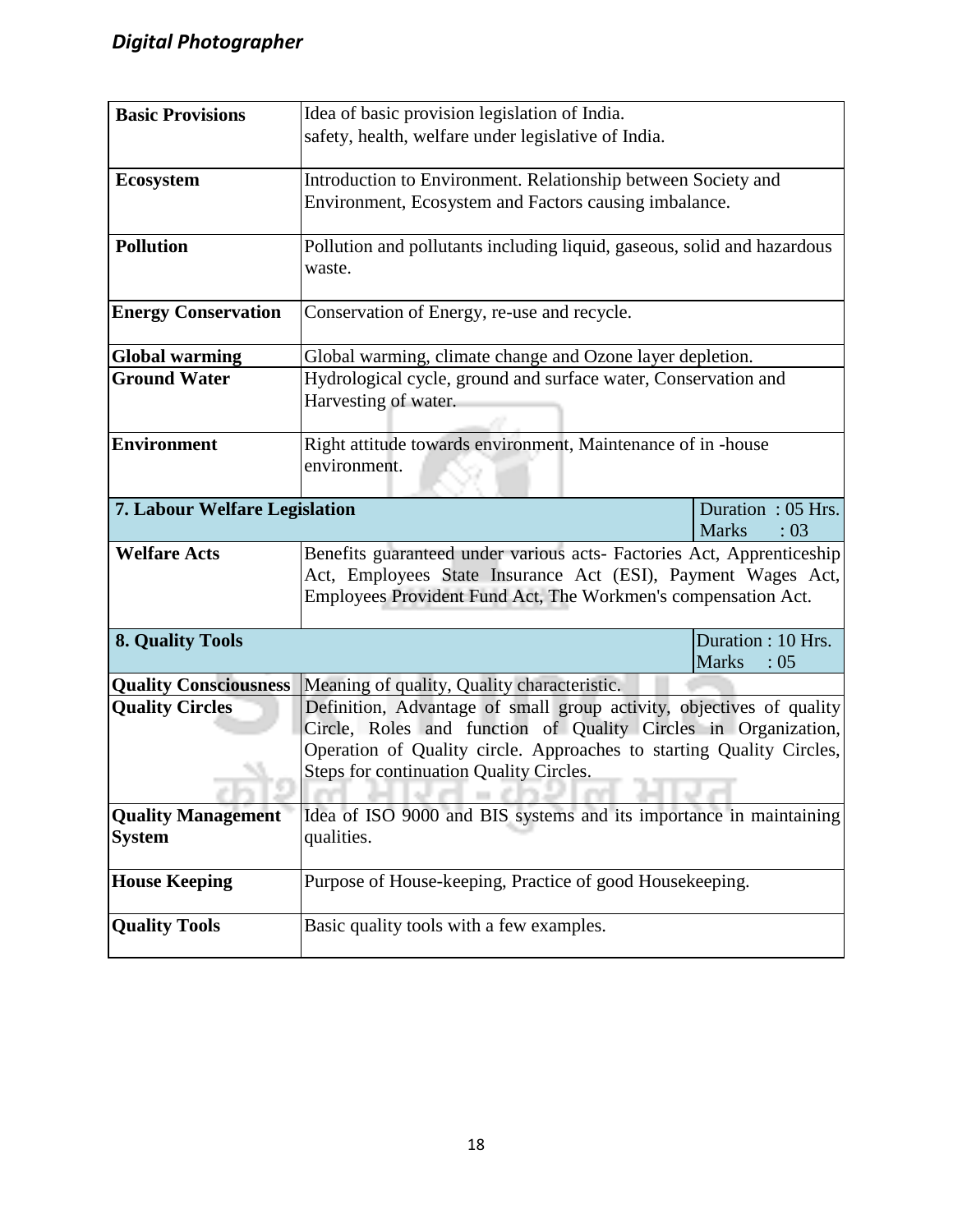#### *Digital Photographer*

#### **10. DETAILS OF COMPETENCIES (ON-JOBTRAINING)**

The **competencies/ specific outcomes** on completion of On-Job Training are detailed below: -

#### $Block - I$

- 1. Use different lights, reflectors, flash & accessories and guide number.
- 2. Demonstrate different types of composition using various lighting techniques and make use of lenses.
- 3. Perform Digital Editing using Image editing software.
- 4. Take computer printout of photos from digital camera
- 5. Transfer images to storage devices, through E-mail, Internet and analyze Images.
- 6. Scan photographs and capture in frames.
- 7. Handle digital video cameras, Tape, DVD, HDD and accessories.
- 8. Practice video shooting of different areas of Lighting.
- 9. Perform mixing, editing, dubbing of sound, Audio video recording and make use of microphones
- 10. Plan production through visualization according to script
- 11. Shoot and edit short documentary, news items, interviews
- 12. Store materials in media using software for changing the formats.

#### *Note:*

*1. Industry must ensure that above mentioned competencies are achieved by the trainees during their on-job training.*

555565556

*2. In addition to above competencies/ outcomes industry may impart additional training relevant to the specific industry.*

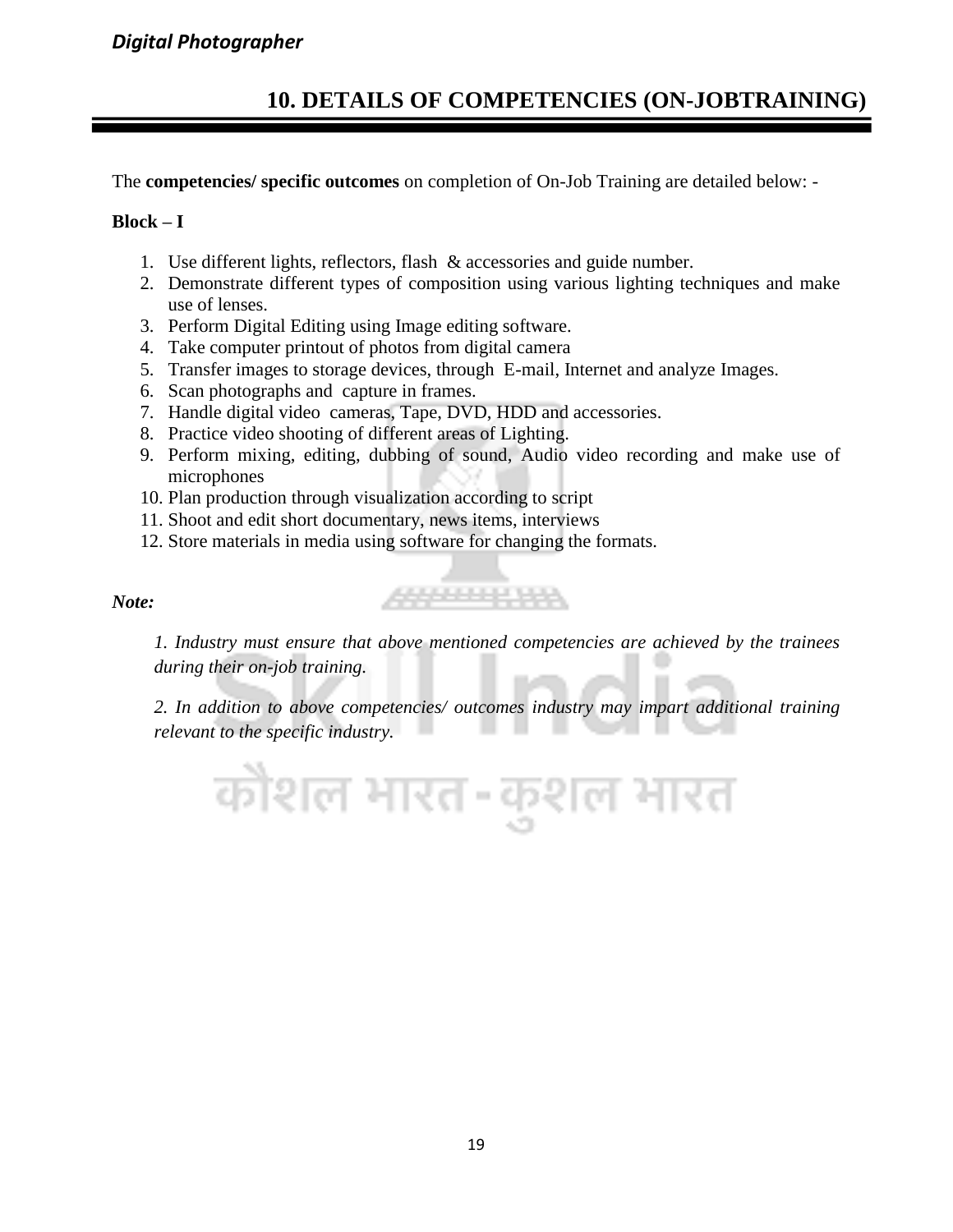#### INFRASTRUCTURE FOR PROFESSIONAL SKILL & PROFESSIONAL KNOWLEDGE

### **DIGITAL PHOTOGRAPHER**

**LIST OF TOOLS AND EQUIPMENT for Basic Training (For 20 Apprentices) A: TRAINEES TOOL KIT ( For each additional unit trainees tool kit Sl. 1-18 is required additionally)** 

| Sl. No. | Name of the items                                                                                                                                                                  | Quantity<br>(indicative) |  |  |  |
|---------|------------------------------------------------------------------------------------------------------------------------------------------------------------------------------------|--------------------------|--|--|--|
| 1.      | Digital compact still camera with standard accessories                                                                                                                             | 5                        |  |  |  |
| 2.      | Digital SLR camera with standard accessories.                                                                                                                                      | $\overline{2}$           |  |  |  |
| 3.      | Digital SLR with detachable recorder (Latest model)                                                                                                                                | 1                        |  |  |  |
| 4.      | Video capture card                                                                                                                                                                 | $\overline{2}$           |  |  |  |
| 5.      | 14" LMD monitor                                                                                                                                                                    | $\overline{2}$           |  |  |  |
| 6.      | Multimedia speaker 2.1                                                                                                                                                             | 2 sets                   |  |  |  |
| 7.      | Digital lens (Normal/wide/telephoto)                                                                                                                                               | 2 sets each              |  |  |  |
| 8.      | Desiccators 15" dia                                                                                                                                                                | $\mathfrak{S}$           |  |  |  |
| 9.      | Digital handycam with cassette and DVD, hard disc type                                                                                                                             | 3                        |  |  |  |
| 10.     | Zoom lens matchable with Digital SLR camera (28-70mm, 70-<br>300mm)                                                                                                                | 1 each                   |  |  |  |
| 11.     | Fish eye lens matchable with Digital SLR camera                                                                                                                                    | 1                        |  |  |  |
| 12.     | Camera stand for still camera                                                                                                                                                      | $\overline{2}$           |  |  |  |
| 13.     | Camera stand for video (low base)                                                                                                                                                  | 1                        |  |  |  |
| 14.     | Cable release                                                                                                                                                                      | $\overline{2}$           |  |  |  |
| 15.     | Different types of filters, (10 types) matchable with camera<br>(Graduated, Star filter, multi image, ND, Sky light, polarizer,<br>colour filter set, 80B, both for video & still) | 1 each                   |  |  |  |
| 16.     | Extension ring (4 types)                                                                                                                                                           | $\overline{2}$           |  |  |  |
| 17.     | Electronic flash gun (Manual & auto) Different types with slave<br>unit                                                                                                            | $\overline{4}$           |  |  |  |
| 18.     | Studio light                                                                                                                                                                       | $\overline{4}$           |  |  |  |
| 19.     | Spot light                                                                                                                                                                         | $\overline{2}$           |  |  |  |
| 20.     | Electronic umbrella light                                                                                                                                                          | $\overline{4}$           |  |  |  |
| 21.     | Air conditioner for studio (1.5 ton)                                                                                                                                               | $\overline{4}$           |  |  |  |
| 22.     | Exposure meter (digital incident)                                                                                                                                                  | 6                        |  |  |  |
| 23.     | Studio room (30ft.X30ft. X18ft. height) fitting with                                                                                                                               | 1 room                   |  |  |  |
| 24.     | Studio & class room furniture<br>Steel chairs folding type with arm rest for trainees<br>a)                                                                                        | 20                       |  |  |  |
|         | b) Working table moulded                                                                                                                                                           | 20                       |  |  |  |
| 25.     | Computer with multimedia facility and graphic acceleration card                                                                                                                    | 10                       |  |  |  |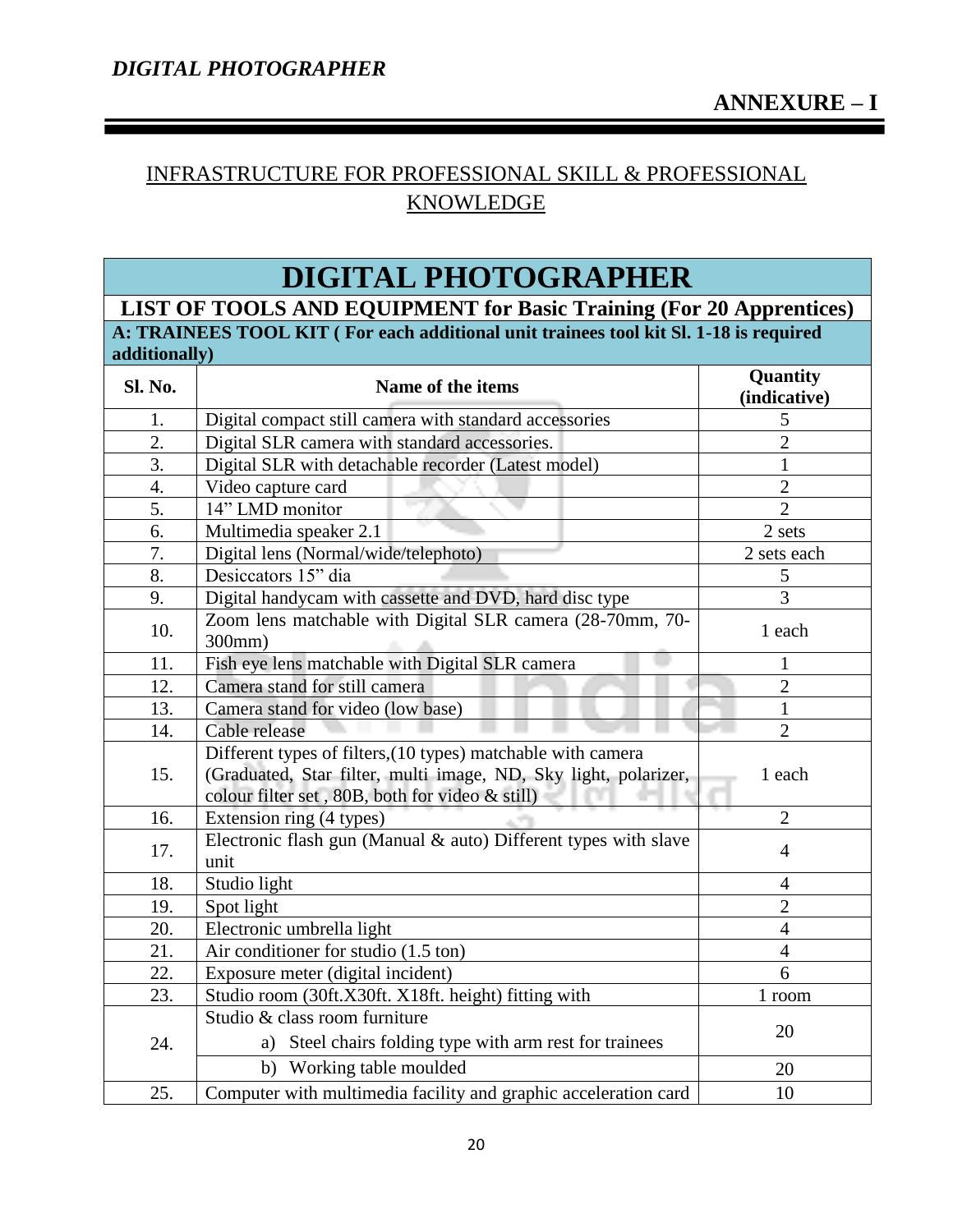|                   | andDVD writer, CD drive, Zip drive, video capture card   |                |
|-------------------|----------------------------------------------------------|----------------|
|                   | (Latest configuration) Connected with LAN                |                |
| 26.               | Standalone DVD recorder                                  | $\mathbf{2}$   |
| 27.               | Inkjet printer with color cartridge (1200 dpi or higher) | $\overline{2}$ |
| 28.               | Laser printer with colour cartridge (1200 dpi or higher) | $\overline{2}$ |
| 29.               | Scanner (1200 dpi or higher)                             | $\overline{2}$ |
| 30.               | UPS $(5 KVA)$                                            | 10             |
| 31.               | Windows operating system XP or latest version            |                |
| 32.               | Photo editing software like Photoshop CS 3 etc.          | As required    |
| 33.               | MS office latest version                                 |                |
| 34.               | Macro media free Hand latest version                     | 1              |
| 35.               | Flash latest version                                     | 1              |
| 36.               | Director latest version                                  |                |
| 37.               | Sound Forge/cool edit pro latest version                 | $\overline{c}$ |
| 38.               | Digit Mix latest version                                 | 1              |
| 39.               | Anti Virus software latest version                       | 1              |
| 40.               | Adobe Premier available version                          | 1              |
| 41.               | Table for computer, printer and scanner                  | 10             |
| 42.               | Chairs for computer classes                              | 20             |
| 43.               | DVD writable (latest capacity)                           | 100            |
| 44.               | DVD Re-writable (latest capacity)                        | 50             |
| 45.               | Portable hard disk 320GB-1                               |                |
| 46.               | Pen drive 8GB                                            | 5 each         |
| 47.               | Multiple card reader                                     | 5              |
| 48.               | Reflectors (Folding portable)                            | 10             |
| 49.               | Cool light                                               | 8              |
| 50.               | Multi 10 & Multi 20                                      | 10 each        |
| 51.               | Sun Gun                                                  | 6              |
| 52.               | Porto pack light                                         | 3 sets         |
| 53.               | Tape matchable with the camera                           | As required    |
| 54.               | Slide & film high resolution scanner with adapter for A3 | 1              |
| $\overline{55}$ . | Slide & film high resolution scanner with adapter for A4 | 1              |
| 56.               | DV VTR according to digital camera                       |                |
| 57.               | DV VTR with play back adapter for camcorder              | $\mathbf{1}$   |
| 58.               | Play back adapter for video camera                       |                |
| 59.               | Battery charger for still camera                         | 1              |
| 60.               | Battery charger for video camera                         | $\mathbf{1}$   |
| 61.               | Battery for digital SLR camera                           | 12             |
| 62.               | Battery for digital video camera                         | 12             |
| 63.               | Microphone (boom)                                        | 1              |
| 64.               | Microphone (lapel)                                       | $\overline{2}$ |
| 65.               | Trolley set 30 ft.                                       | $\mathbf{1}$   |
| 66.               | Round trolley 30 ft.                                     |                |
| 67.               | Cable                                                    | As required    |
| 68.               | <b>Extension Board</b>                                   | As required    |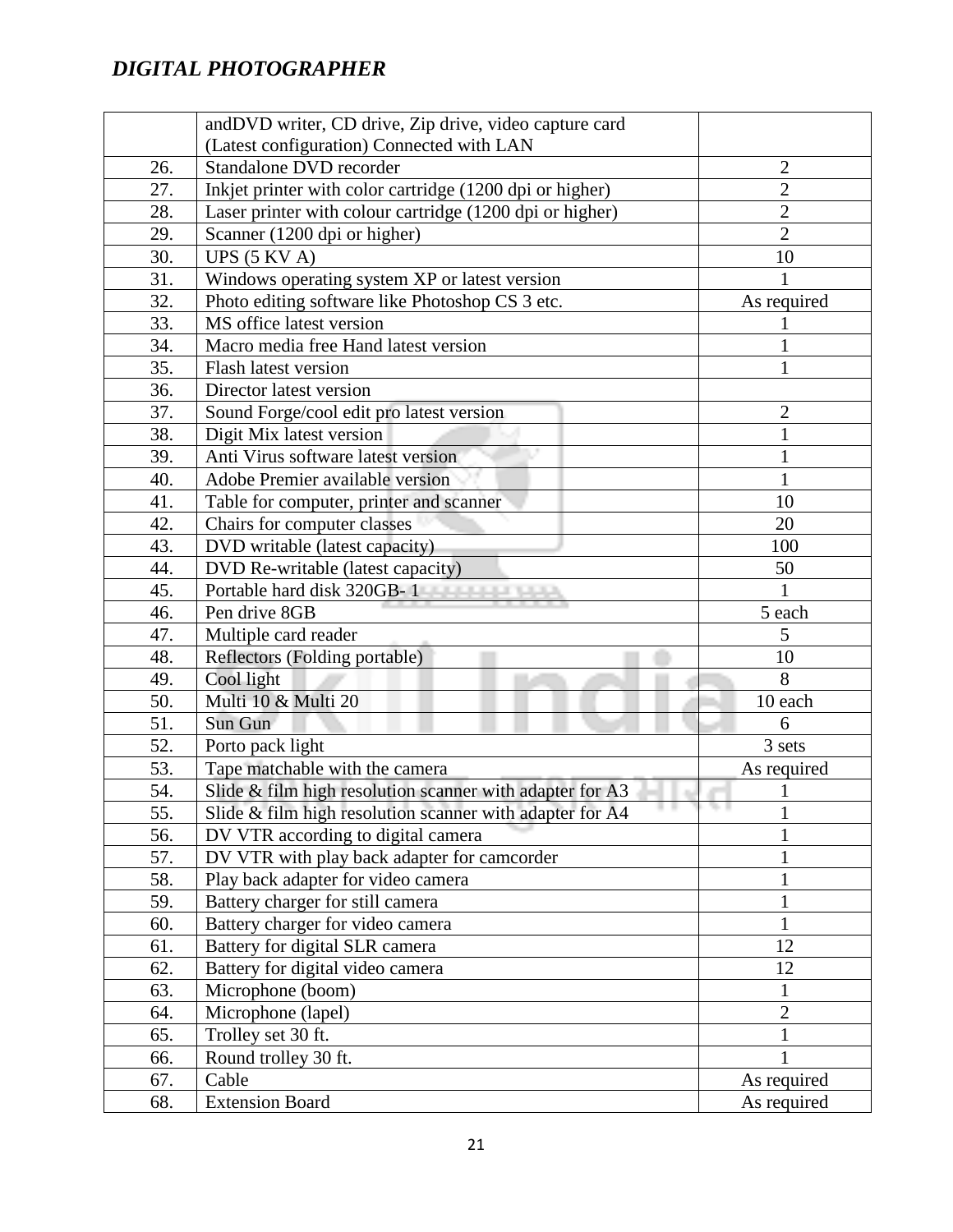| 69.                                                 | BNC cable with various connectors (80 ohms)   | As required |  |  |  |  |  |  |
|-----------------------------------------------------|-----------------------------------------------|-------------|--|--|--|--|--|--|
| 70.                                                 | Steel almirah                                 |             |  |  |  |  |  |  |
| 71.                                                 | Pigeon hole steel almirah                     |             |  |  |  |  |  |  |
| 72.                                                 | Fire extinguisher                             |             |  |  |  |  |  |  |
| <b>B:TOOLS INSTRUMENTS AND GENERAL SHOP OUTFITS</b> |                                               |             |  |  |  |  |  |  |
| 73.                                                 | Over head projector with screen               |             |  |  |  |  |  |  |
| 74.                                                 | <b>LCD</b> Projector                          |             |  |  |  |  |  |  |
| 75.                                                 | DLP projector and motorized projection screen |             |  |  |  |  |  |  |

**Note: In case of basic training setup by the industry the tools, equipment and machinery available in the industry may also be used for imparting basic training.**



# Skill India कोशल भारत-कुशल भारत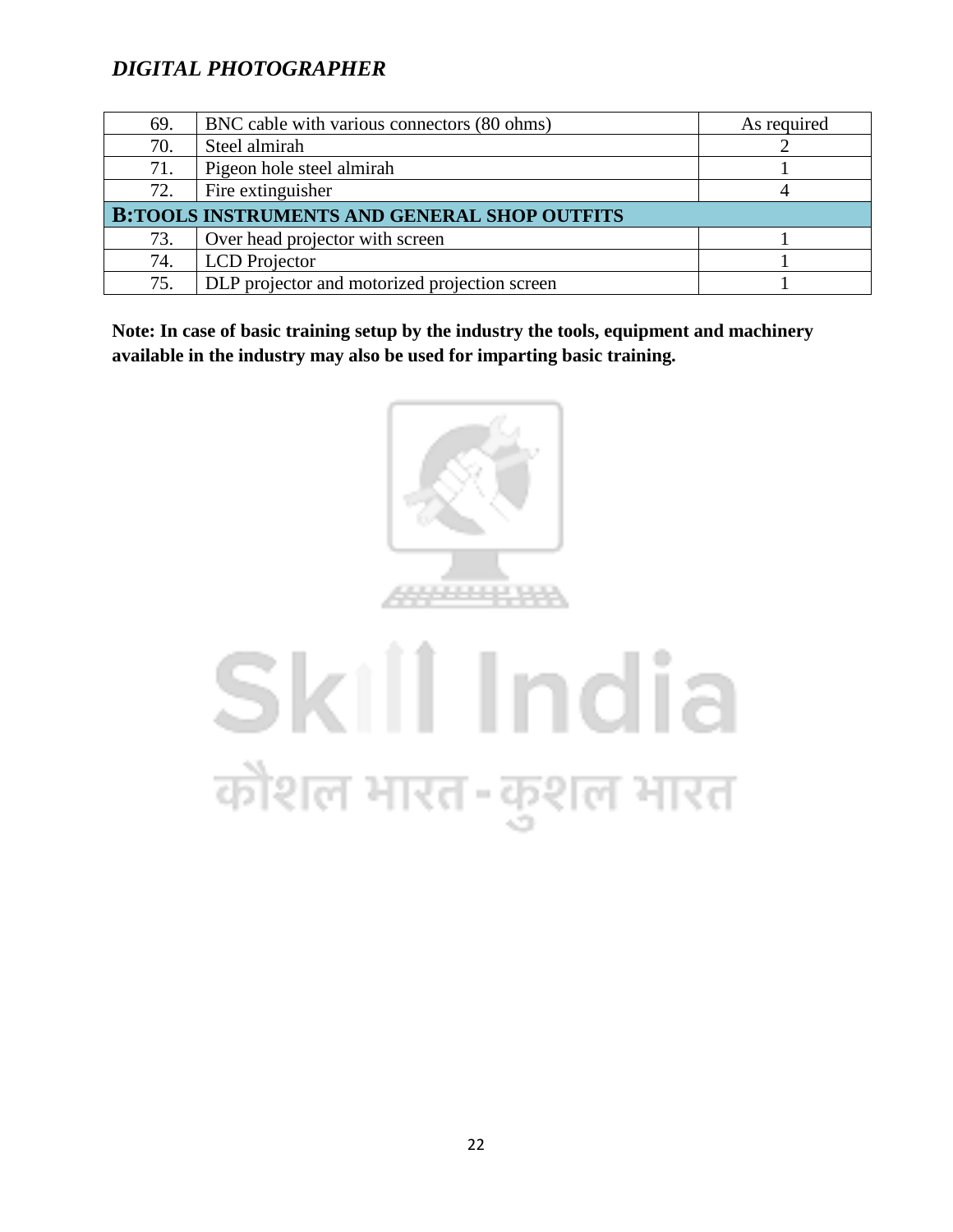| <b>TOOLS &amp; EQUIPMENTS FOR EMPLOYABILITY SKILLS</b> |                                                                                                                                                          |                 |  |  |  |  |  |  |  |
|--------------------------------------------------------|----------------------------------------------------------------------------------------------------------------------------------------------------------|-----------------|--|--|--|--|--|--|--|
| Sl. No.                                                | Name of the items                                                                                                                                        | <b>Quantity</b> |  |  |  |  |  |  |  |
| 1.                                                     | Computer (PC) with latest configurations and Internet connection<br>with standard operating system and standard word processor and<br>worksheet software | 10 Nos.         |  |  |  |  |  |  |  |
| 2.                                                     | <b>UPS - 500VA</b>                                                                                                                                       | 10 Nos.         |  |  |  |  |  |  |  |
| 3.                                                     | Scanner cum Printer                                                                                                                                      | 1 No.           |  |  |  |  |  |  |  |
| 4.                                                     | <b>Computer Tables</b>                                                                                                                                   | 10 Nos.         |  |  |  |  |  |  |  |
| 5.                                                     | <b>Computer Chairs</b>                                                                                                                                   | 20 Nos.         |  |  |  |  |  |  |  |
| 6.                                                     | <b>LCD</b> Projector                                                                                                                                     | 1 No.           |  |  |  |  |  |  |  |
| 7.                                                     | White Board 1200mm x 900mm                                                                                                                               | 1 No.           |  |  |  |  |  |  |  |
|                                                        |                                                                                                                                                          |                 |  |  |  |  |  |  |  |

*Note: - Above Tools &Equipments not required, if Computer LAB is available in the institute.*

# Skill India कौशल भारत-कुशल भारत